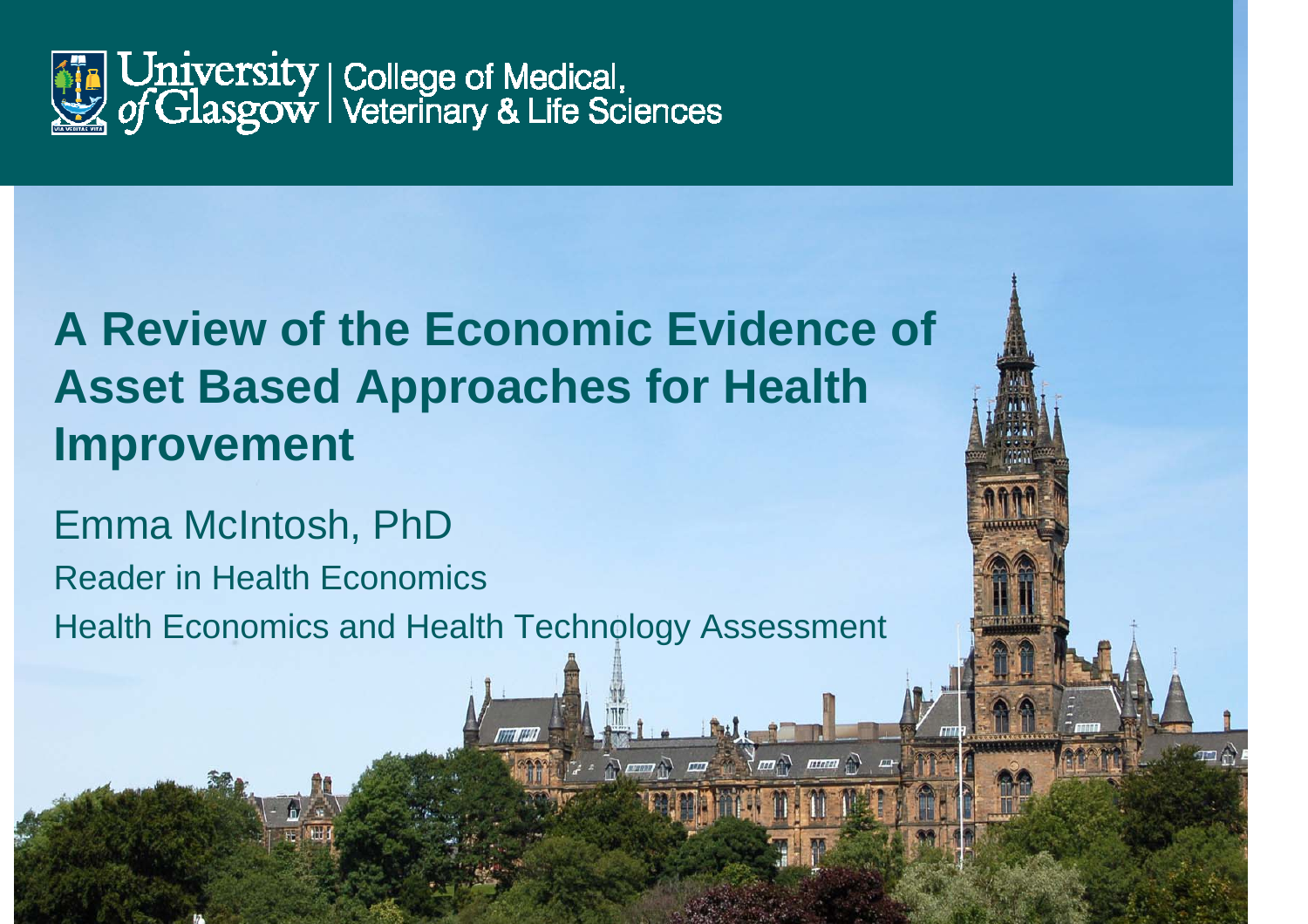

# **Outline of Talk**

- Definitions
- Economic theory
- Economic evaluation methods
- Economic evidence of asset based approaches for health improvement
- Evaluative approach: Identify, measure and value
- Recent developments in outcome measurements
- $\bullet$ Suggestions for the way forward
- Questions for Discussion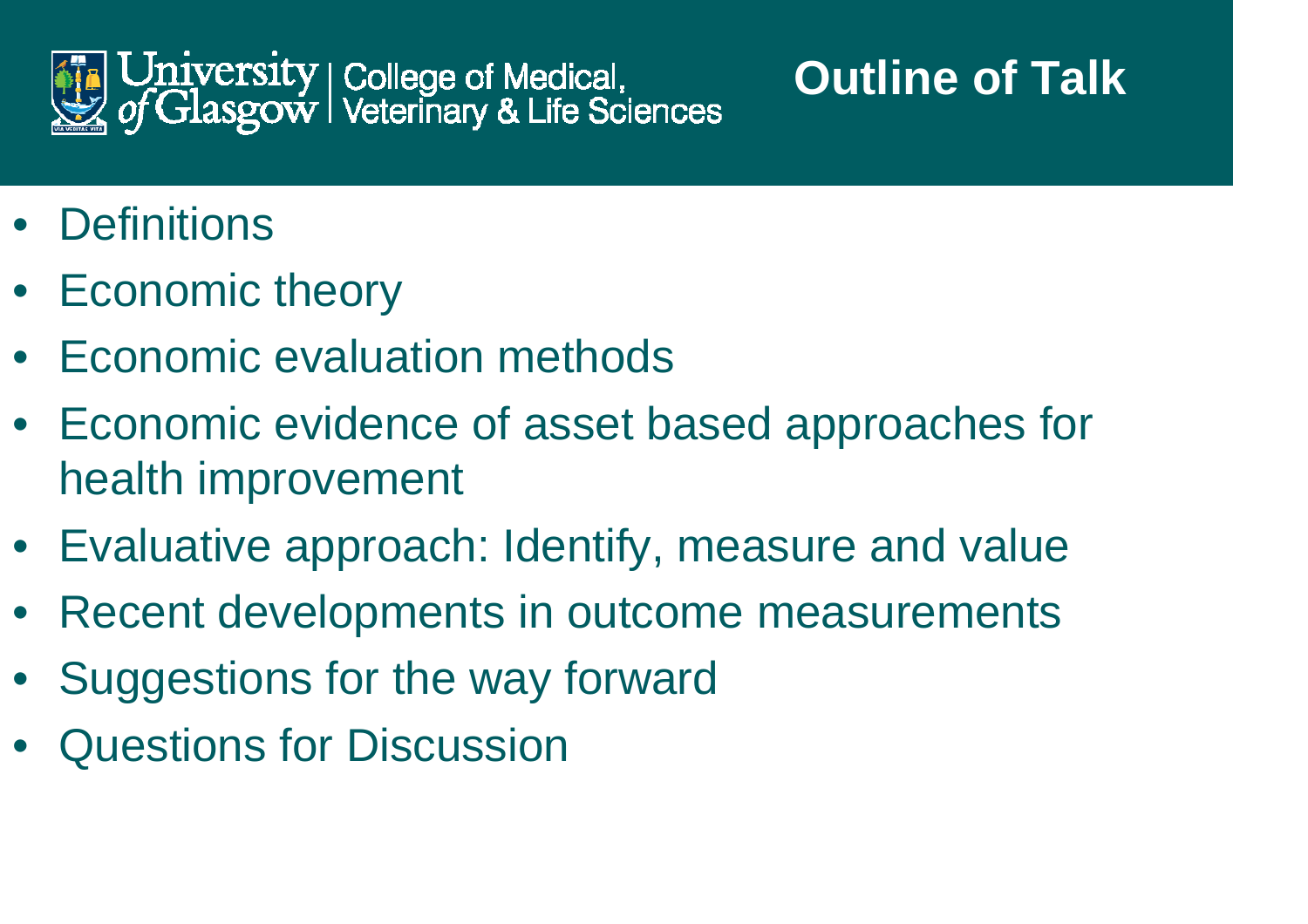

- • **Health Assets are described as the collective resourceswhich individuals and communities have – internally, externally and collectively – which help protect against poor health.**
- **Assets can be social, financial, physical and environmental; they are more than just the things you can put a price on. Assets are also about people, skills and opportunities.**
- **Central to assets approaches is the idea of people in control of their lives through the development of their capacities and capabilities**
- **It is** *thought* **that such control enables people to be better connected with each other and encourages a spirit of cooperation, mutual support and caring.**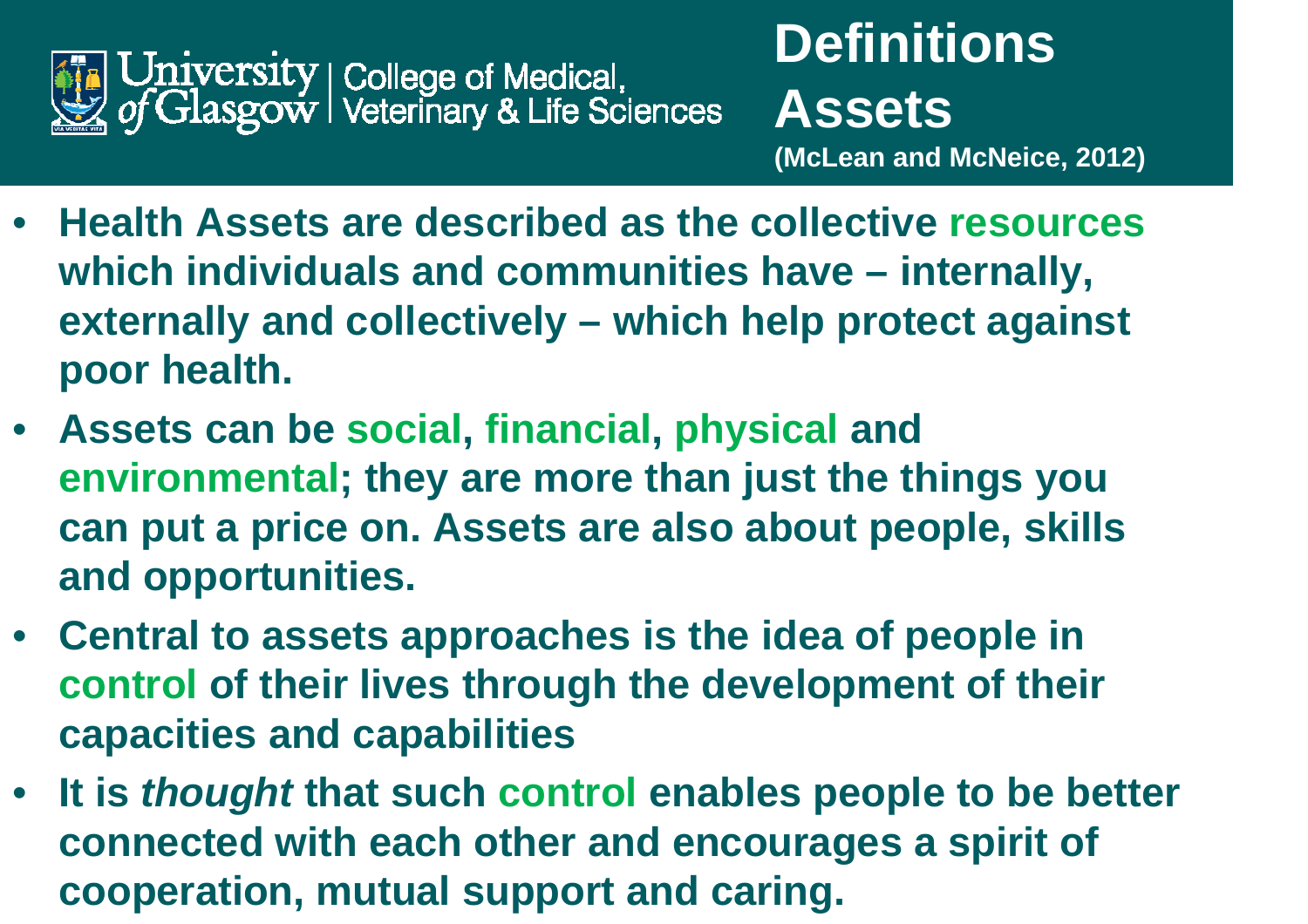

- **Economic evaluation in health care is required due to extensive 'market failure' in health care (typical market conditions often do not exist in health care, i.e. we have asymmetry of information between consumer and provider)**
- **Much of health economics is concerned with designing policies to correct market failure**
- **In summary, we need to reconstruct our 'missing market' to identify the optimal allocation of our scarce health care resources**
- **Economic evaluation is the comparative analysis of costs and outcomes**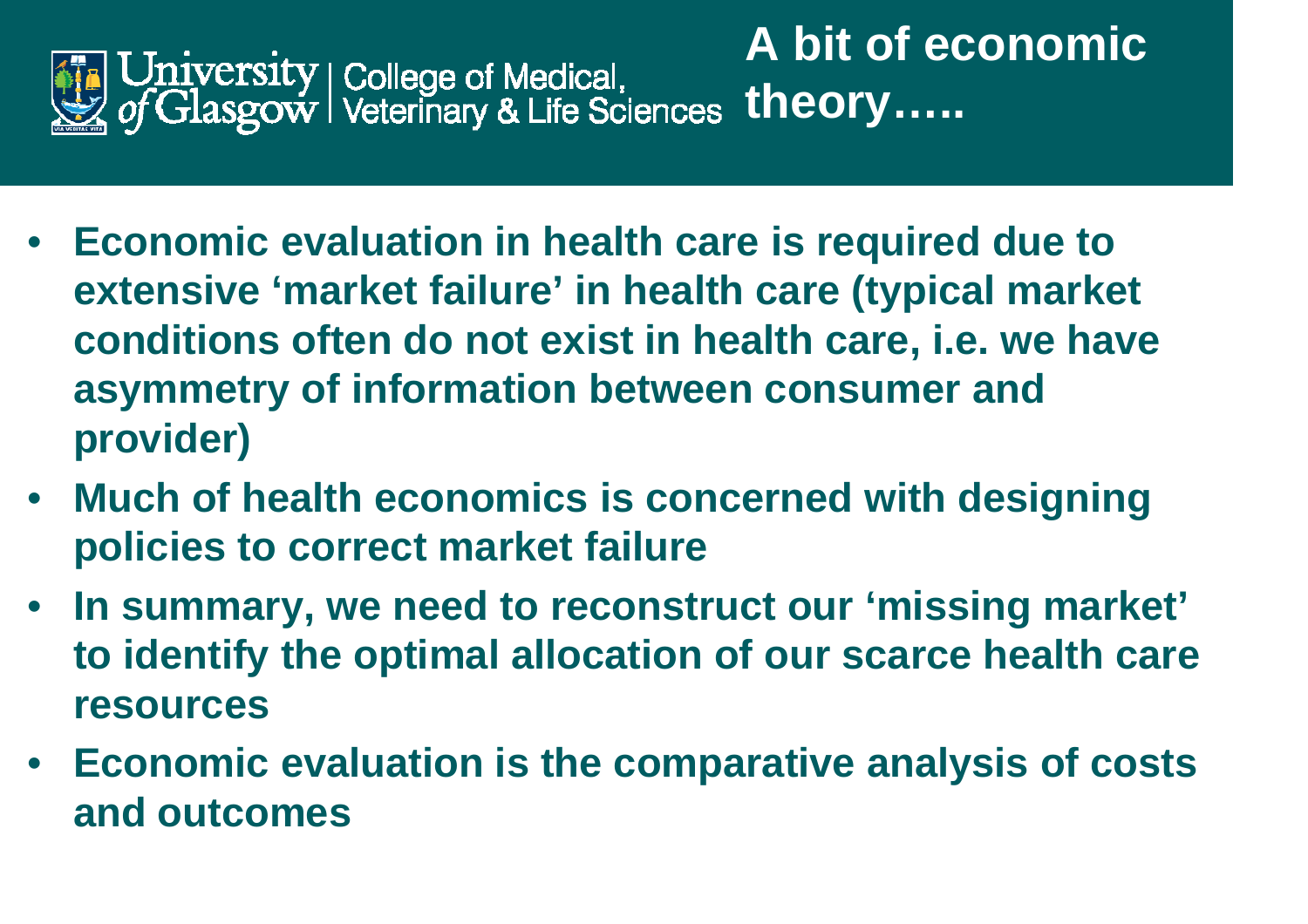

**What are good resource allocation decisions?** 

- • **Good resource allocation decisions are those that best meet agreed social objectives using currently available resources.**
- $\bullet$  **In health, a good decision involves comparing the additional health benefits of an intervention with the health likely to be lost (or other health benefits foregone) elsewhere as a consequence of any additional costs.**
- **It is because of this, the health opportunity cost, that decision-makers should consider the additional costs of an intervention as well as the health consequences of those additional costs.**
- **(Although health benefits are not the only socially valued objectives, they are the primary objective of most health care interventions)**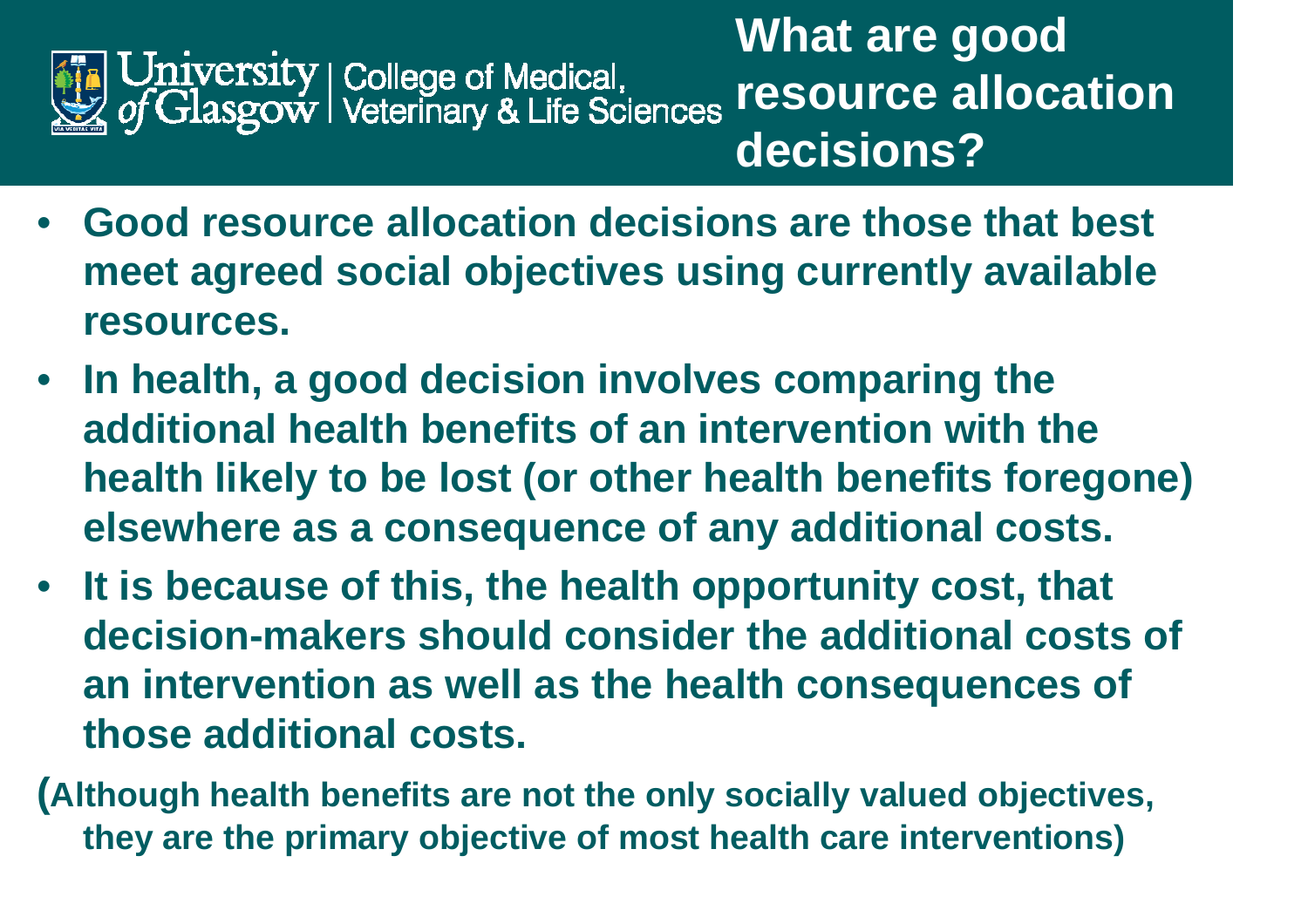

• **A review of the economic evidence for asset-based approaches for health improvement: findings and recommendations** 

 **Kenny Lawson and Emma McIntosh July 2013** 

 **Report commissioned by the Glasgow Centre for Population Health (GCPH)** 

 **Acknowledgements: Cam Donaldson and Helen Mason, Yunus Centre for Social Business and Health at the Glasgow Caledonian University**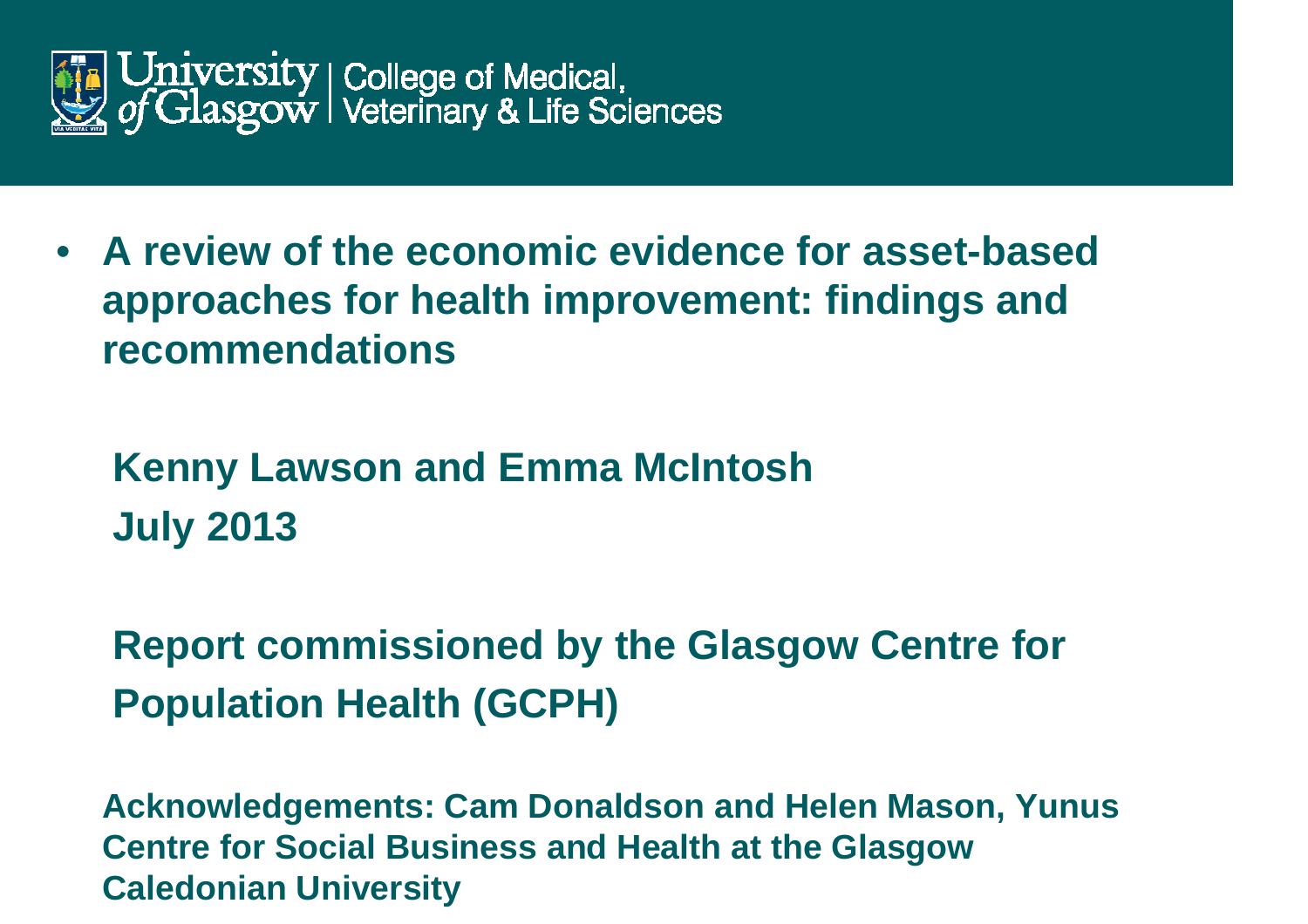

#### **Aim of the Economic Review**

- The report was commissioned to investigate the economic evidence regarding whether asset-based approaches offer value for money as an approach to improving health and wellbeing, and to reduce health inequalities.
- Method: Literature Review of academic and grey literature
- • Main Databases: EconLit, SocINDEX, Sociological Abstracts, Web of Knowledge,
- Grey Literature: RePec and idocs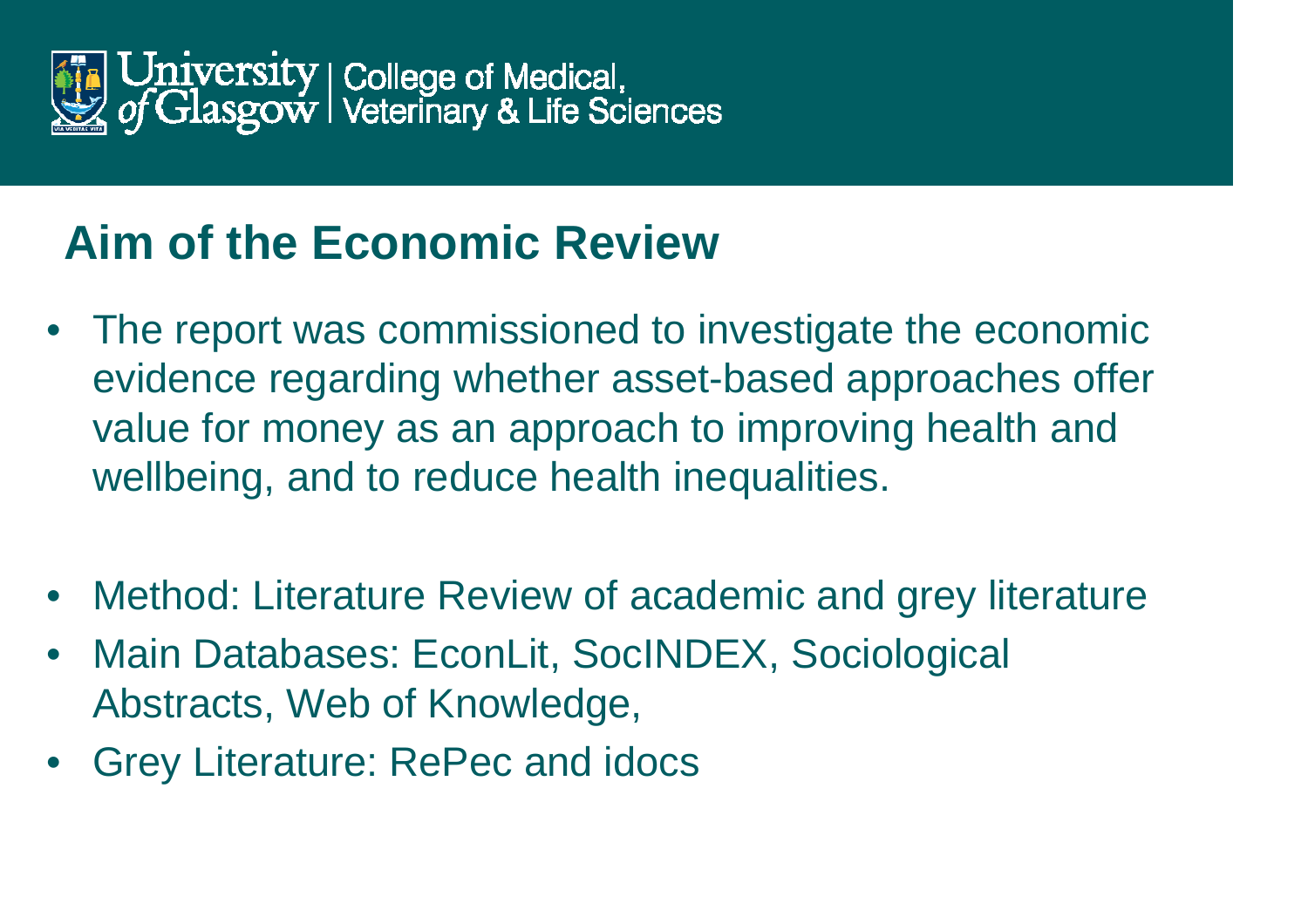

#### **Search Terms** Asset-based approaches **Economic evaluation**

**Asset-based approaches Asset mapping Co-production Community development Community engagement Community empowerment Self-care Social capital Capabilities Communitarian claims** 

**Health terms Relevant economic theories Health benefit Outcomes Measuring health Mental health Quality adjusted life years (QALYs) Life expectancy Self-esteem Social isolation Salutogenesis Determinants of health** 

#### **Costs**

Cost consequence analysis Cost effectiveness Cost utility analysis Cost benefit analysis Contingent valuation Discrete choice experiment /stated preference discrete choice experiment Social Return on Investment (SROI) Programme budgeting and marginal analysis (PBMA)

Co-production in health Health production model Grossman model Health production function Welfare economics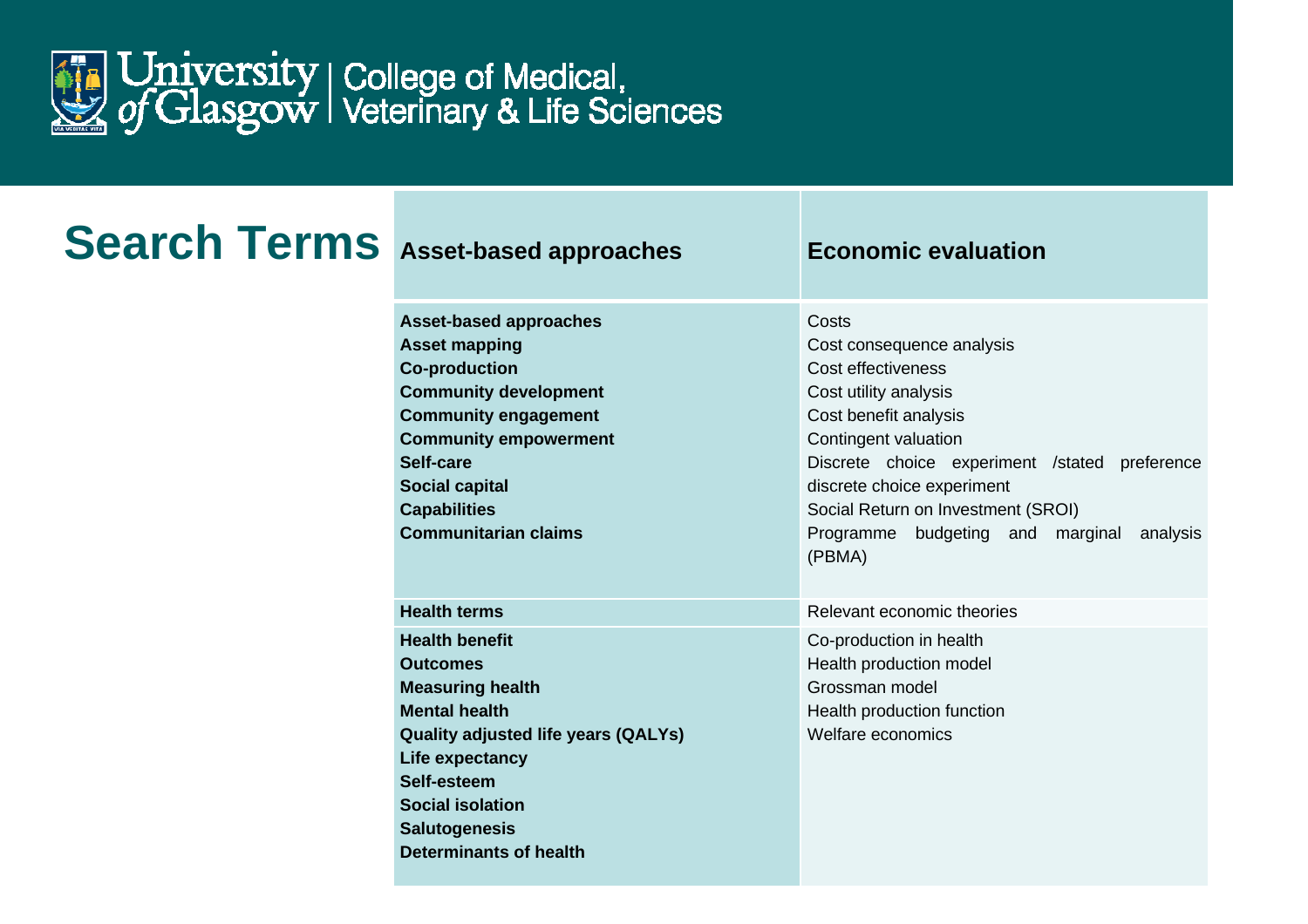

#### **Literature Search results**

- $\bullet$  108 articles were found using a combination of the search terms detailed above.
- $\bullet$  Abstracts from all journal articles (88) were read and assessed
- $\bullet$ Summaries of grey literature documents (20).
- $\bullet$ In total, 18 articles were identified as relevant.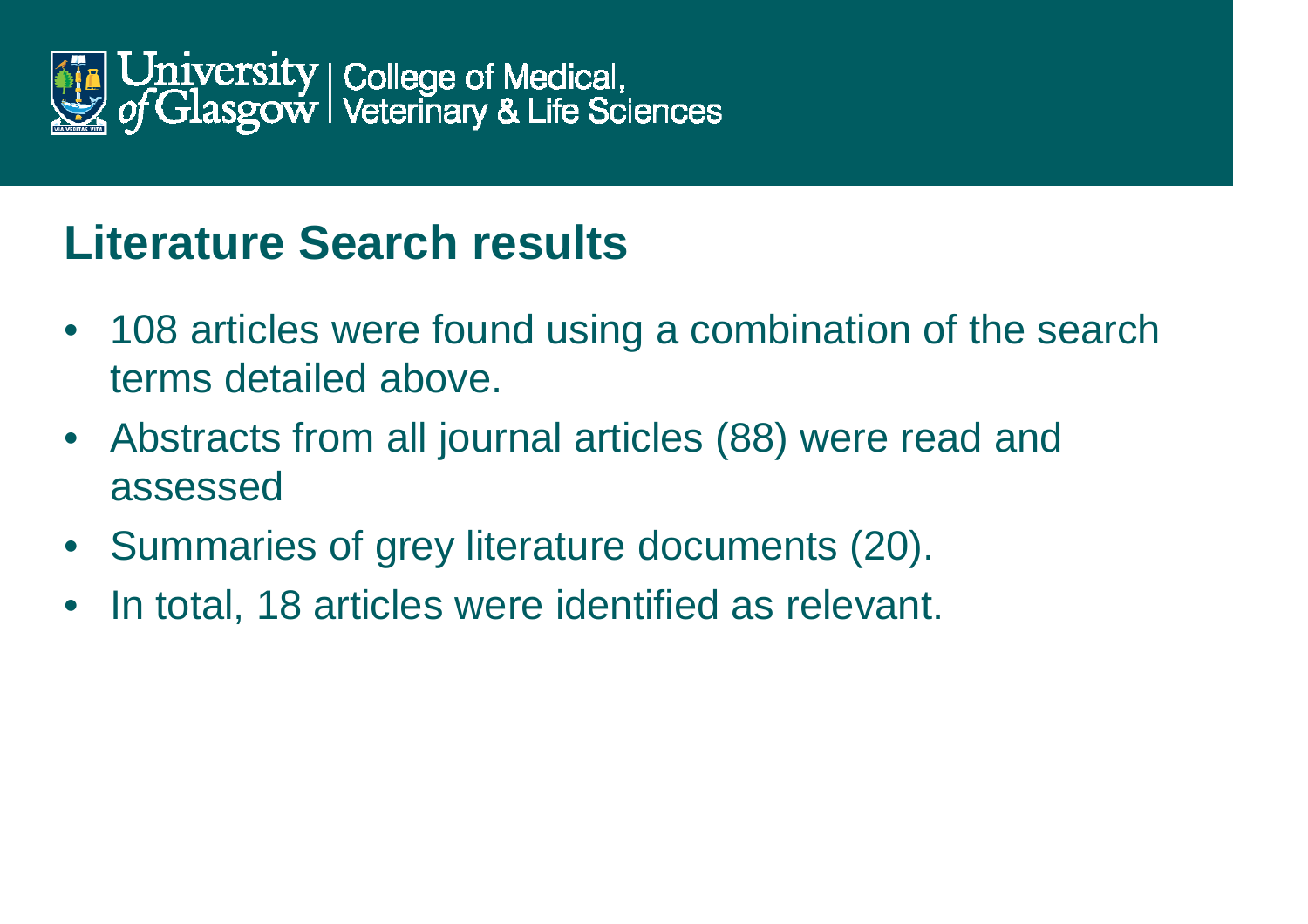

• Review the available evidence relating to the cost-effectiveness of asset based approaches for health improvement.

#### **Five related objectives**:

- (i) To make an assessment of the available literature
- (ii)To explore the spectrum of measurement tools and approaches available with which to assess the cost-effectiveness of asset based approaches
- (iii)To assess the viability of cost-effectiveness comparisons between asset-based approaches and traditional service delivery
- (iv)To reach a conclusion about the cost-effectiveness of asset based approaches for health improvement in the short, medium and long term
- (v)To develop a set of practical recommendations to support organisations / initiatives taking an asset based approach to demonstrate their worth in economic terms.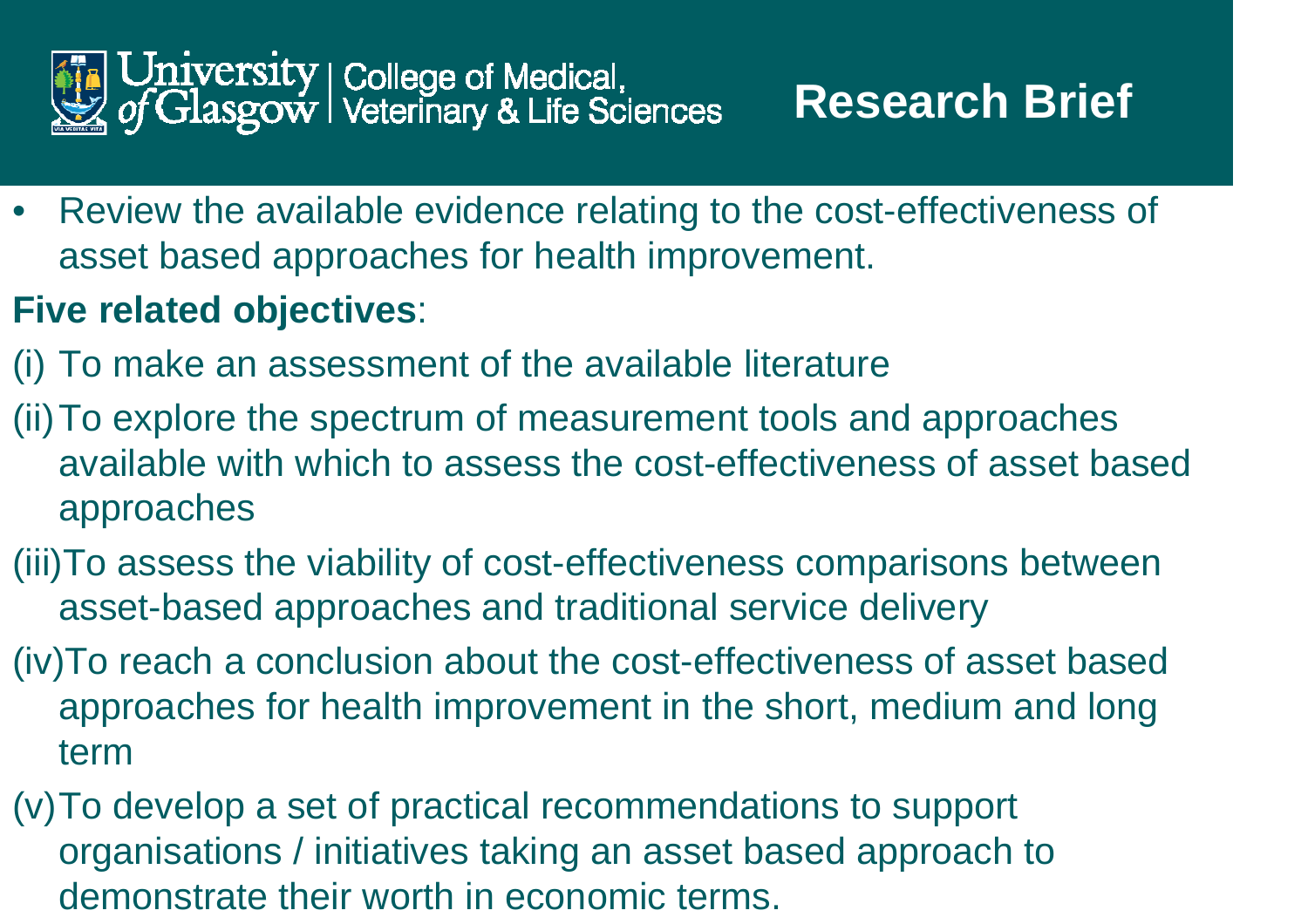

- There has been no formal economic evaluation of asset-based approaches to date.
- There is a lack of evidence regarding the outcomes generated from taking asset-based approaches
- Little attention has been paid to the cost impact such as appropriate units of analysis, treatment of capital costs, volunteering costs (e.g. opportunity cost of time) and the aggregation of potential multi-sectoral costs.
- There is little explicit consideration of the appropriate time period that outcomes and costs are intended to be realised
- $\bullet$  Based on these findings, it is evident that there is a **real need to undertake economic evaluation to demonstrate the value for money for asset-based approaches.**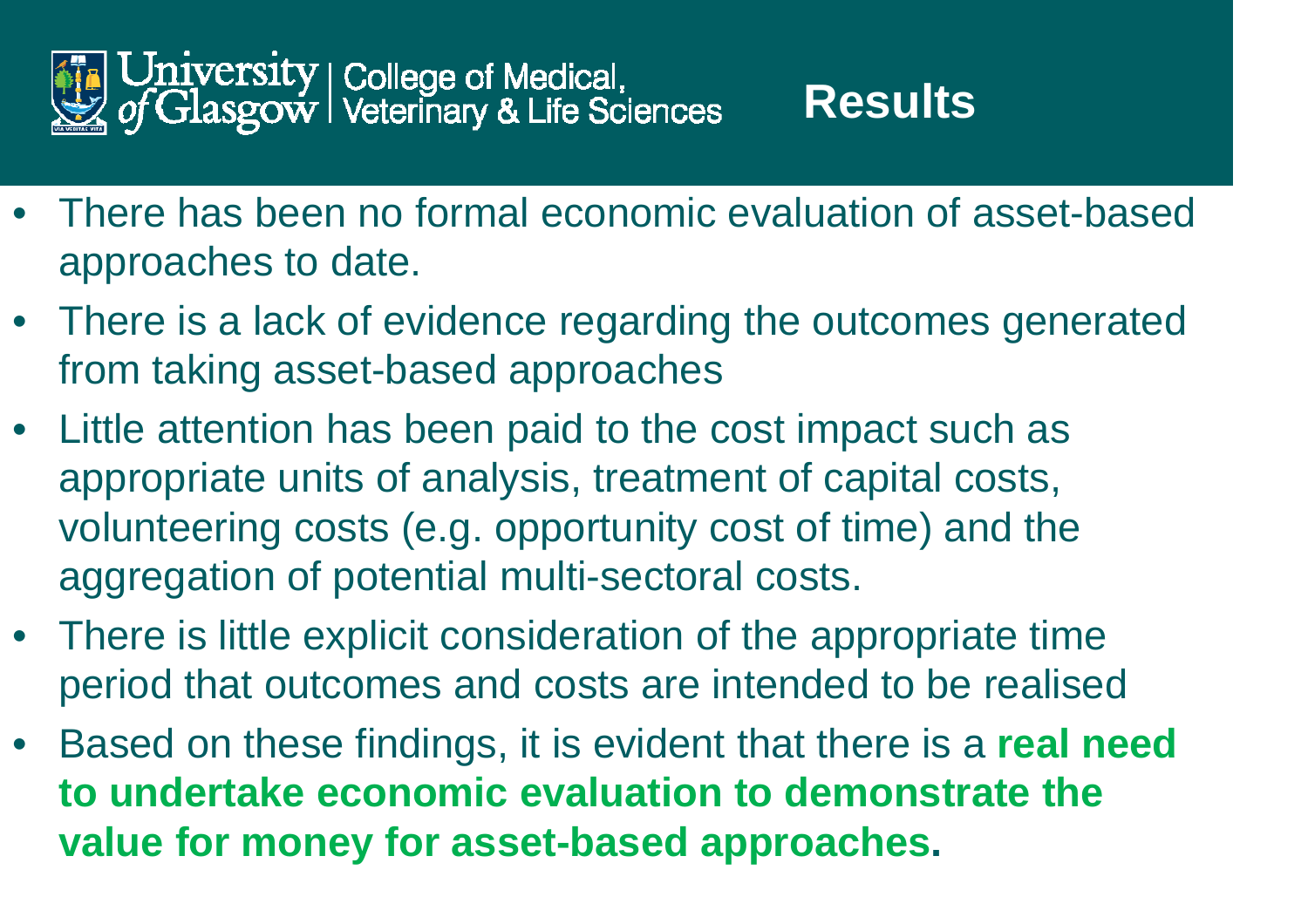

- It is important to point out that there was not only an absence of economic evidence, but an absence of outcome evaluation per se,
- 'What makes us healthy?' (Foot, 2012) reinforces the findings that:
- *"...there is a paucity of intervention research and evaluation if actions that aim at strengthening health assets as a way of producing health communities and individuals"*

Foot, J (2012) What makes us healthy? The Asset Approach in Practice: Evidence, action, evaluation. 2012.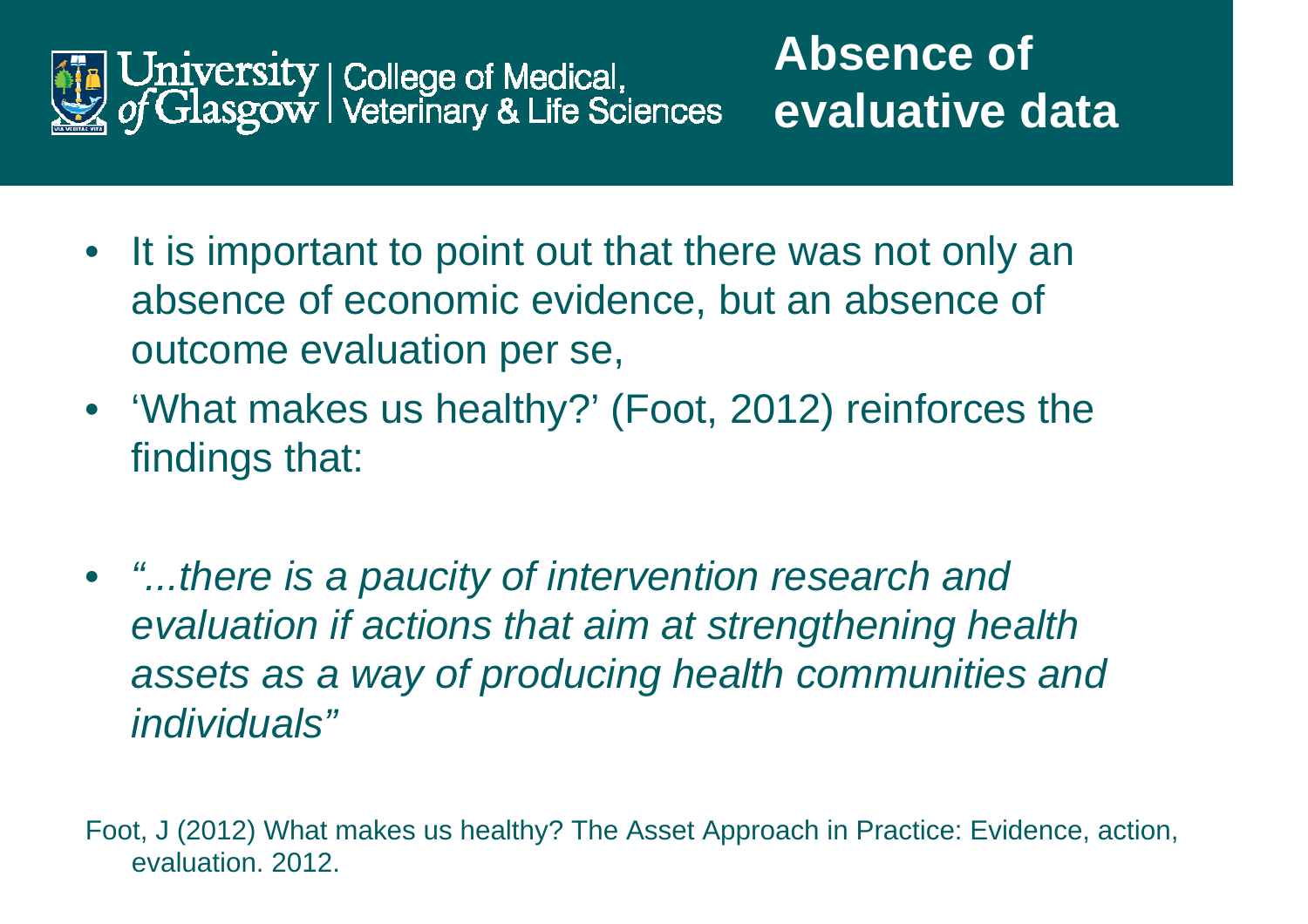

- **Evidence from modelling exercise**
- Knapp (2012) found that time banking has the potential to be excellent value for money, given low intervention costs and a potentially wide range of important outcomes, such as health and employment.
- It was estimated to be cost saving within the first year of operation.
- The authors state "Our empirical conclusions are very tentative indications of economic impact of typical community capital-building projects".

Knapp M, Bauer A, Perkins M, Snell T. Building community capital in social care: is there an economic case? Community Development Journal. 2012 September 26, 2012.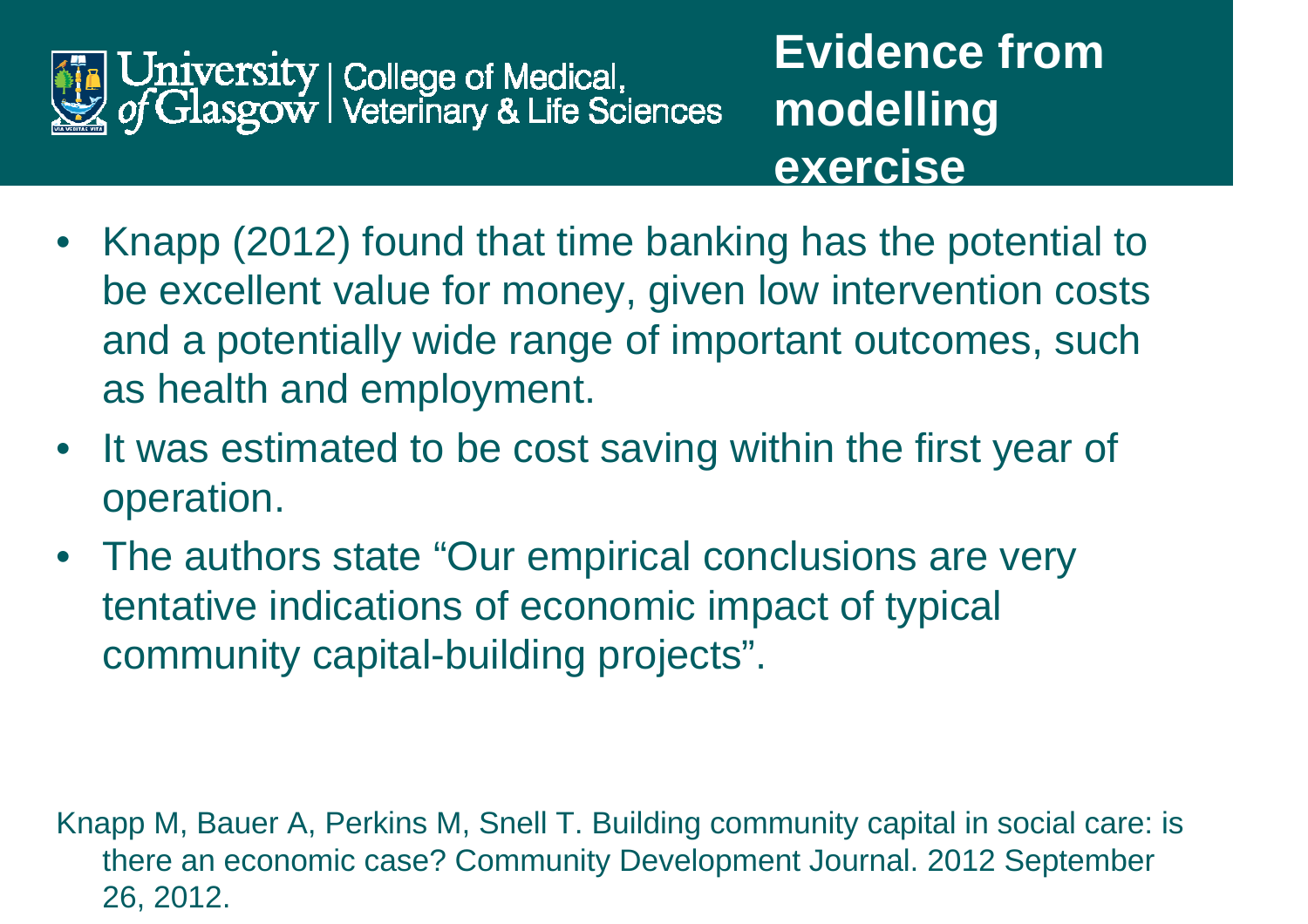

# **Economic evidence (1)**

• *"The evidence about the potential contribution of community involvement to improved service delivery in deprived areas and the costs involved is not well developed or articulated. This will not encourage service providers to challenge or change well-established ways of delivering their services".*

(Office of the Deputy Prime Minister)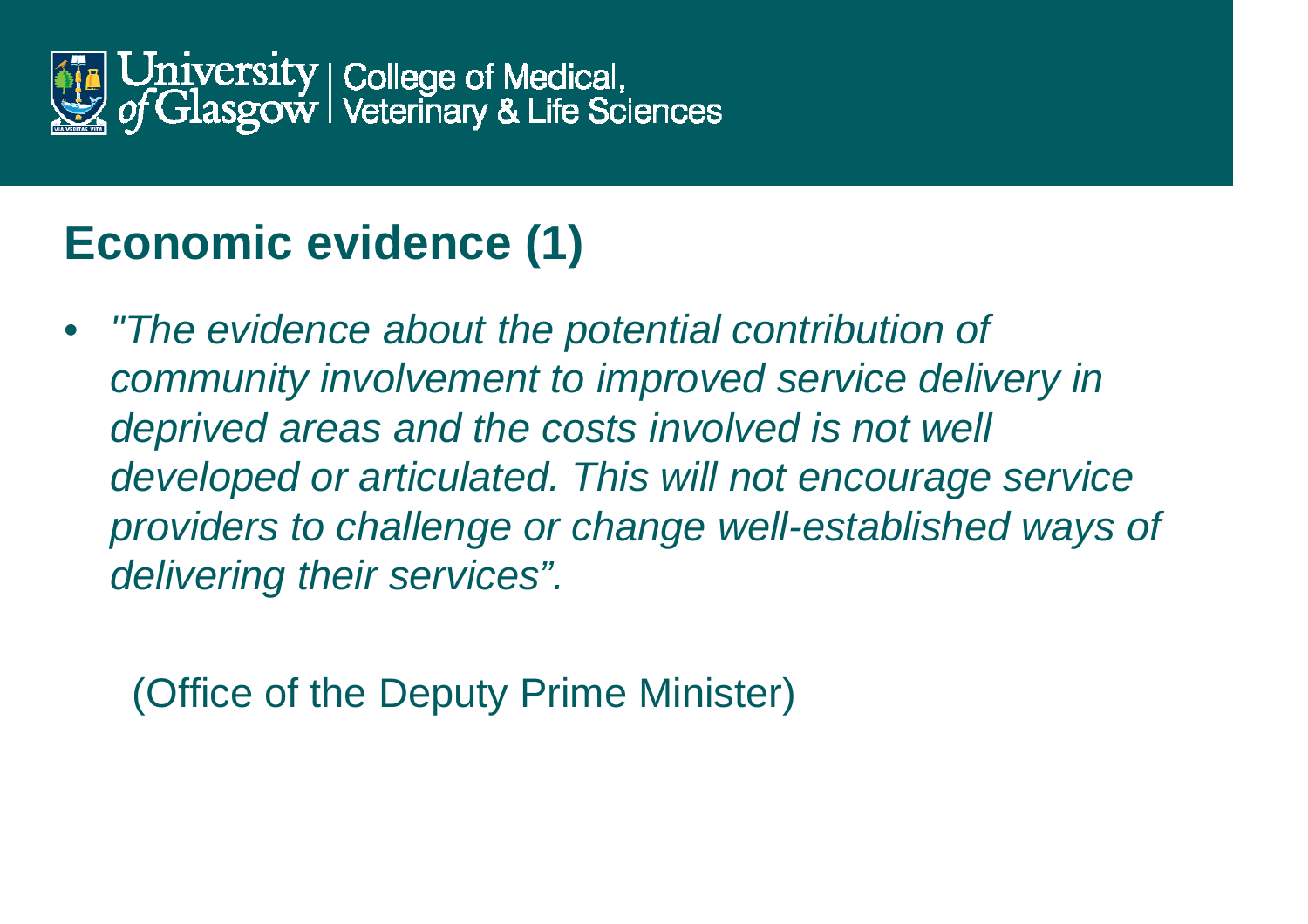

#### **Economic evidence (2)**

- There have been several 'think pieces' with respect to the need for economic evaluation in assets-based projects and how such economic evaluation might be carried out.
- NICE conducted a rapid evidence review in 2007 and found no cost effectiveness evidence of the impact of community engagement.
- These NICE findings were corroborated by a 2008 study (Mason et al) which reviewed the economic evidence of community engagement activities over the past 30 years and found that no study was set-up to collect economic information and undertake economic evaluation.
- •Reasons for a lack of evidence were not discussed in either paper.
- • National Institute of Clinical Excellence (NICE). Community engagement initiatives addressing the wider social determinants of health: A rapid review of evidence on impact, experience and process. 2007.
- • Mason AR, Hill RC, Myers LA, Street AD. Establishing the economics of engaging communities in health promotion: what is desirable, what is feasible? Critical Public Health. 2008;18(3):285-97.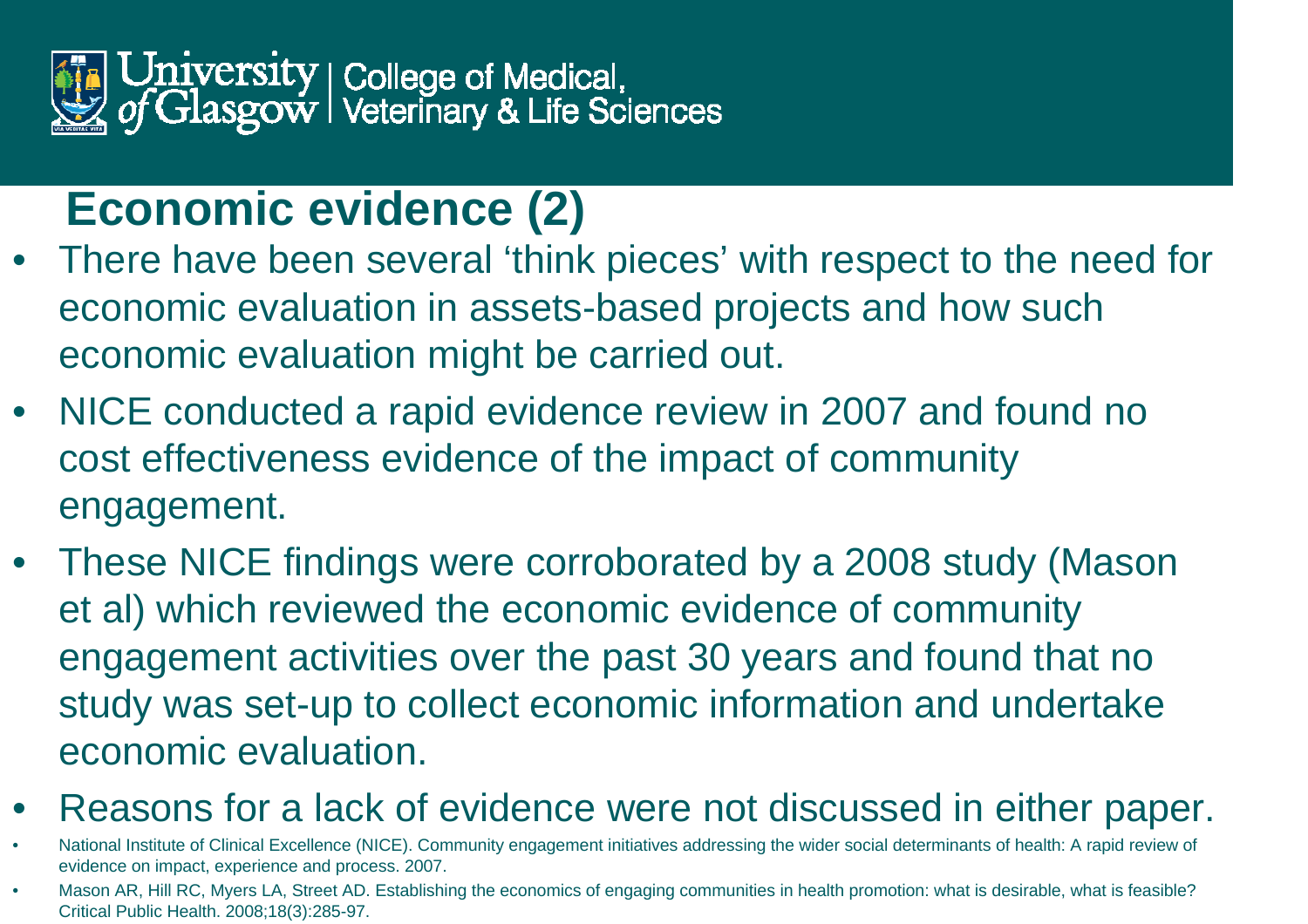

## **Economic evidence (3)**

- The University of York reviewed the evidence of 'healthy cities' and explored how economic evaluation may be undertaken. No economic evidence was found (Carr-Hill and Street, 2003).
- The review argued that standard approaches of cost effectiveness analysis may be limited. Potential funders of such interventions exist outside of the health sectors and are interested in non-health outcomes; and further there may be intersectoral costs savings from a successful community engagement programme.
- • Carr-Hill R Street A. Economic analysis of cost effectiveness of community engagement to improve health: CHE Research Paper 33 University of York, Centre for Health Economics. 2003.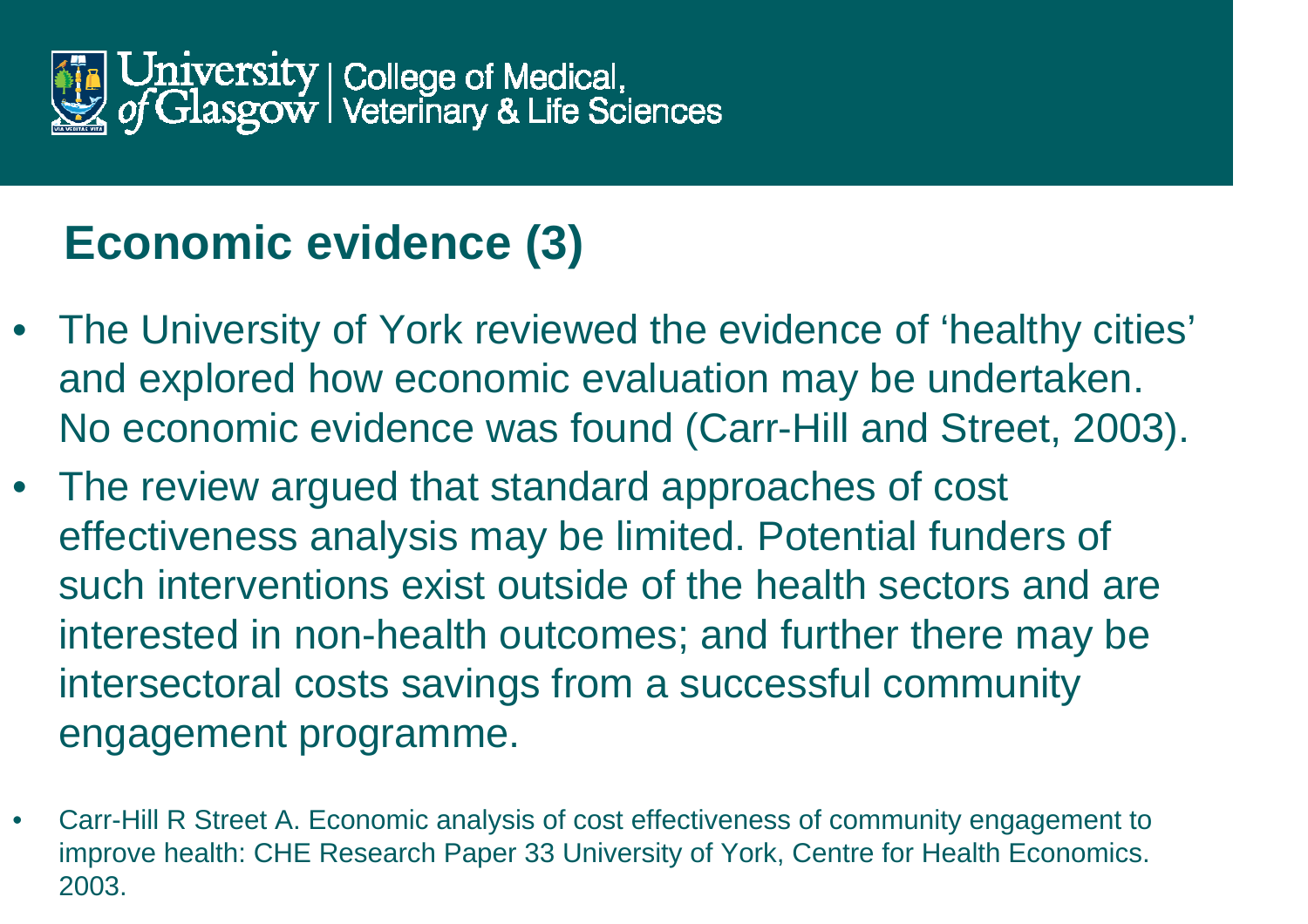

- The GCPH report 'Assets in Action' (McLean and McNeice, 2012) described 19 projects,
- Of these 19 projects none included a formal economic evaluation.
- One study, Routes out of Prison (RooP) had conducted a Social Return on Investment (SROI) analysis. This study collected some relevant economic information (e.g. intervention costs) which demonstrates that economic evaluation can be done.
- Another modelling study simulated the potential impact of certain interventions (e.g. time banking). This study showed that these interventions may have the potential to be cost saving.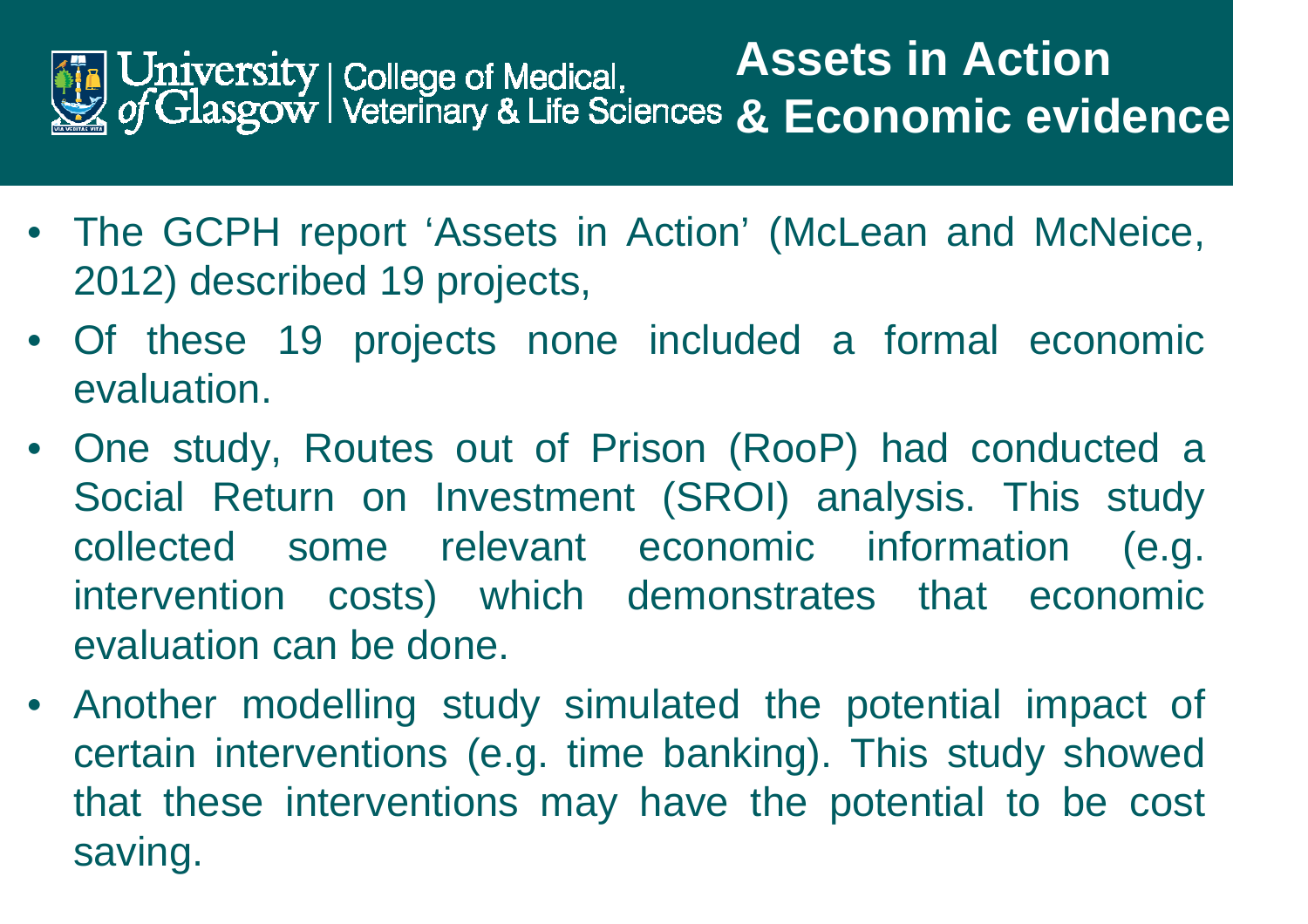

- There is a need to conduct outcome evaluation of asset-based approaches to establish causality between asset-based approaches and health and wellbeing.
- To develop economic evidence it is recommended that standard methods of economic evaluation are used. This would provide consistency in comparing the effectiveness and cost-effectiveness of interventions developed through asset-based working with existing interventions that they either seek to work alongside with or replace.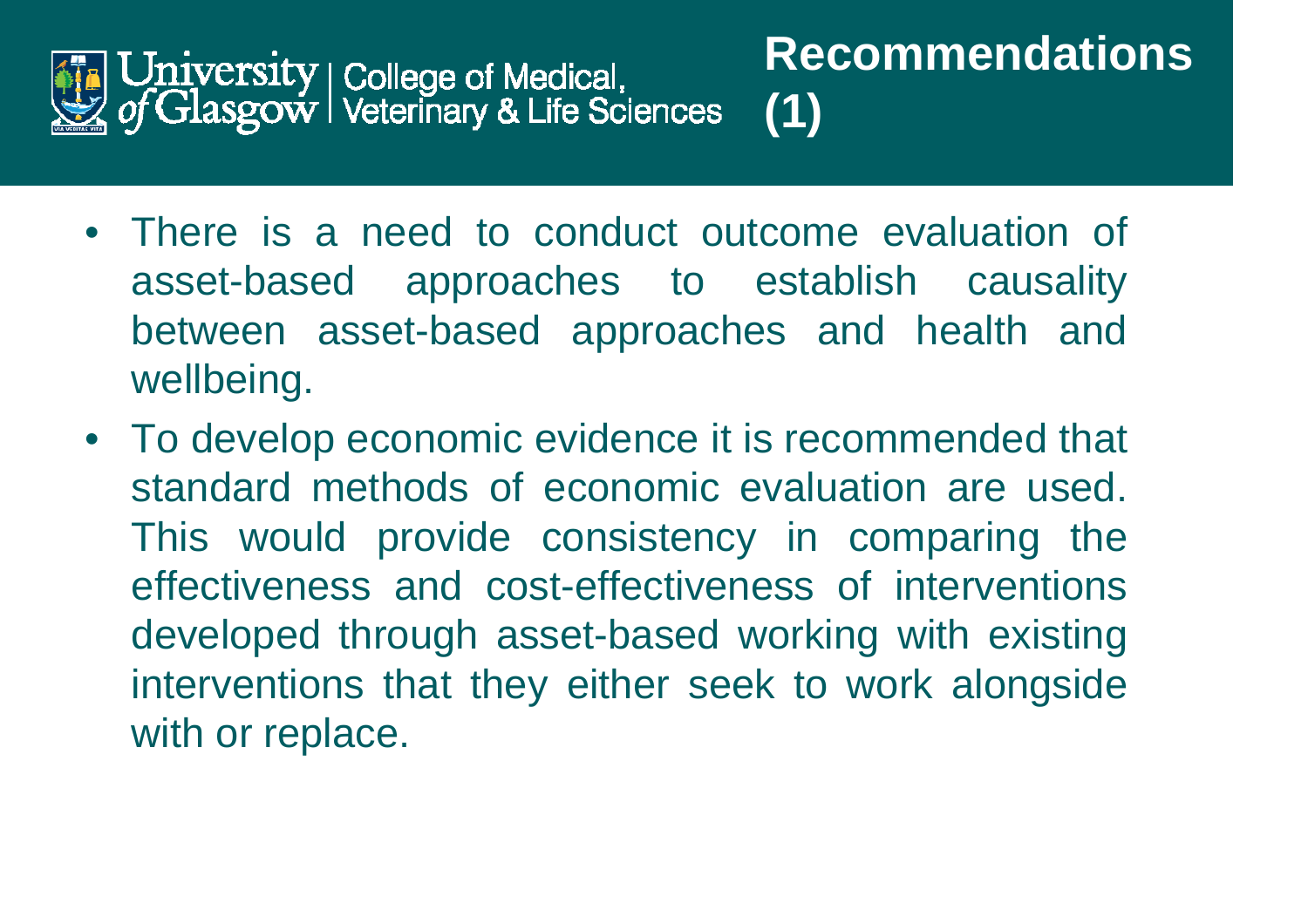

- **Recommendations (2)**
- It is recommended that different forms of economic analysis are undertaken and reported to satisfy the requirement of different funders. Economic evidence can estimate the 'cost effectiveness' of delivery mechanisms (e.g. cost per participant engaged); and the cost effectiveness of interventions to improve health and (e.g. cost per quality adjusted life year (QALY)).
- Further, and notwithstanding documented methodological challenges, a gold standard 'cost benefit analysis' (CBA) approach is recommended to assess the overall impact of asset-based approaches on overall social welfare, including health and non-health outcomes, where all outcomes are converted into monetary units and net monetary benefit is reported.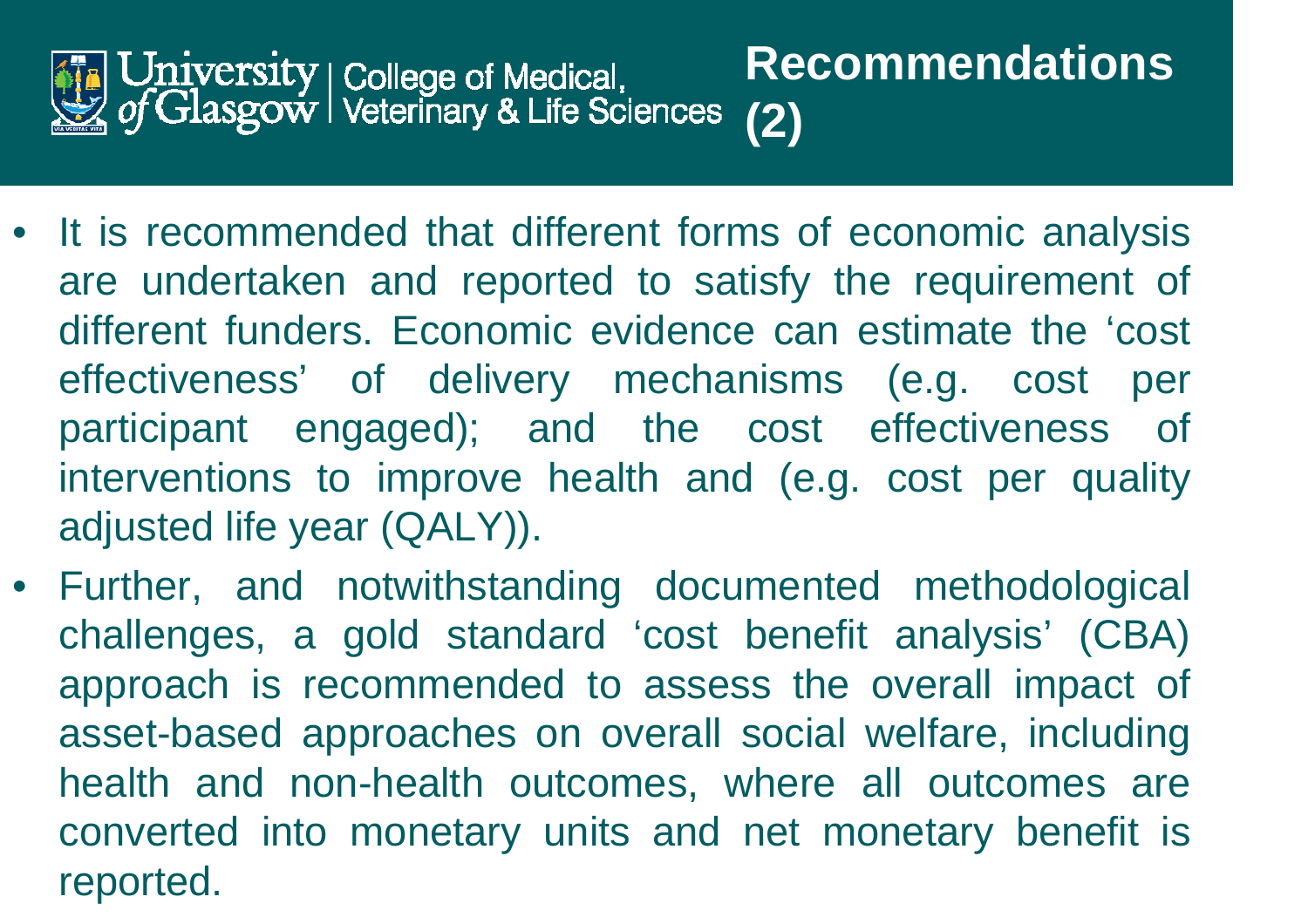

• There is an urgent need to test whether asset-based approaches represent value for money in terms of leading to improvements in health and wellbeing as well as reducing health inequalities.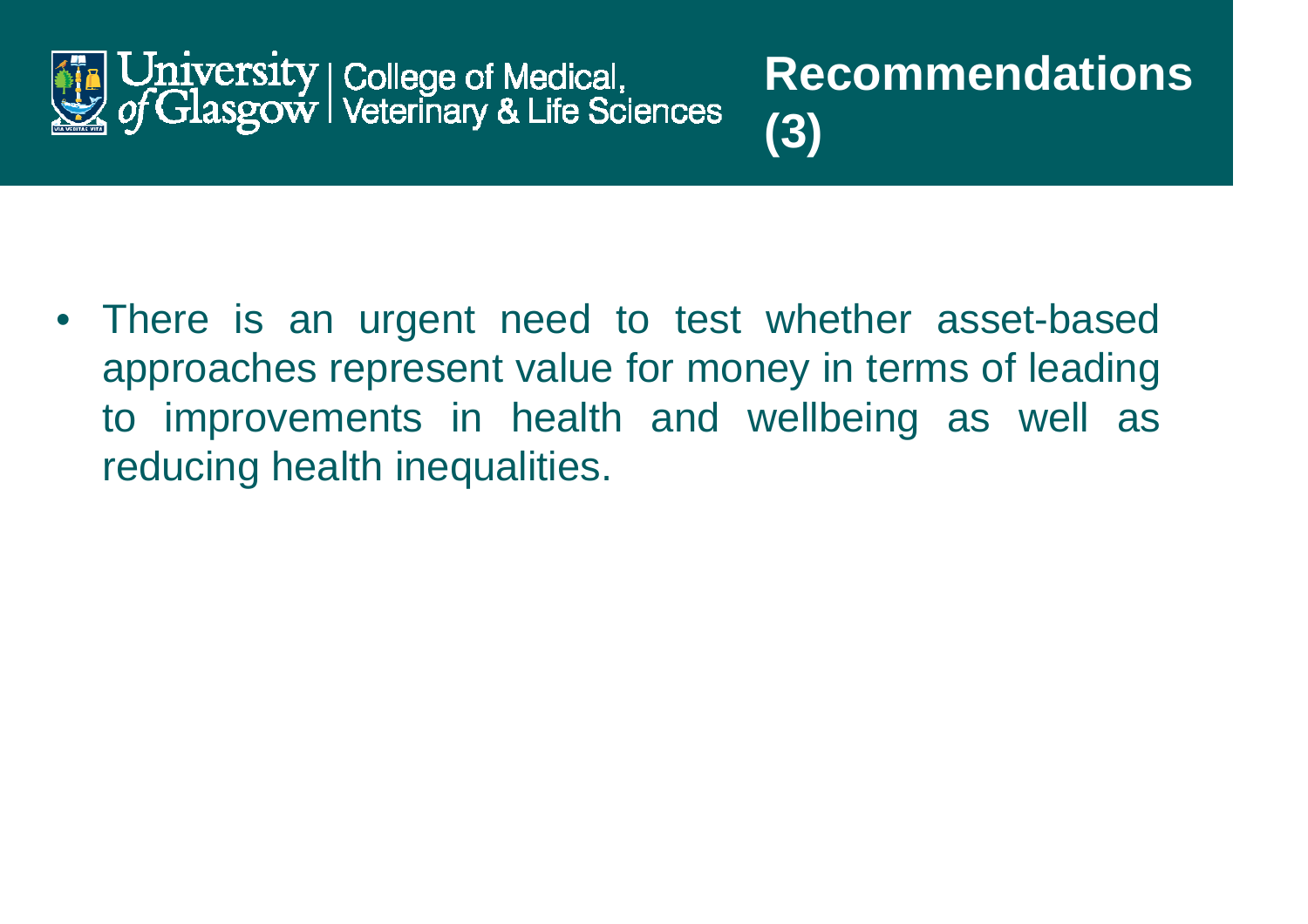

- There was virtually no discussion in the literature as to why economic evidence may be lacking.
- It is recommended that a survey of advocates, funders and practitioners of asset-based approaches is undertaken regarding why there has not been any economic evaluation.
- A telephone/e.mail survey of the 19 assets based projects from 'Assets in Action' was carried out to enquire about the extent to which an economic evaluation had been conducted. Of those who responded, reasons for lack of economic evidence included: not a requirement of funder; lack of data on costs; and insufficient funding.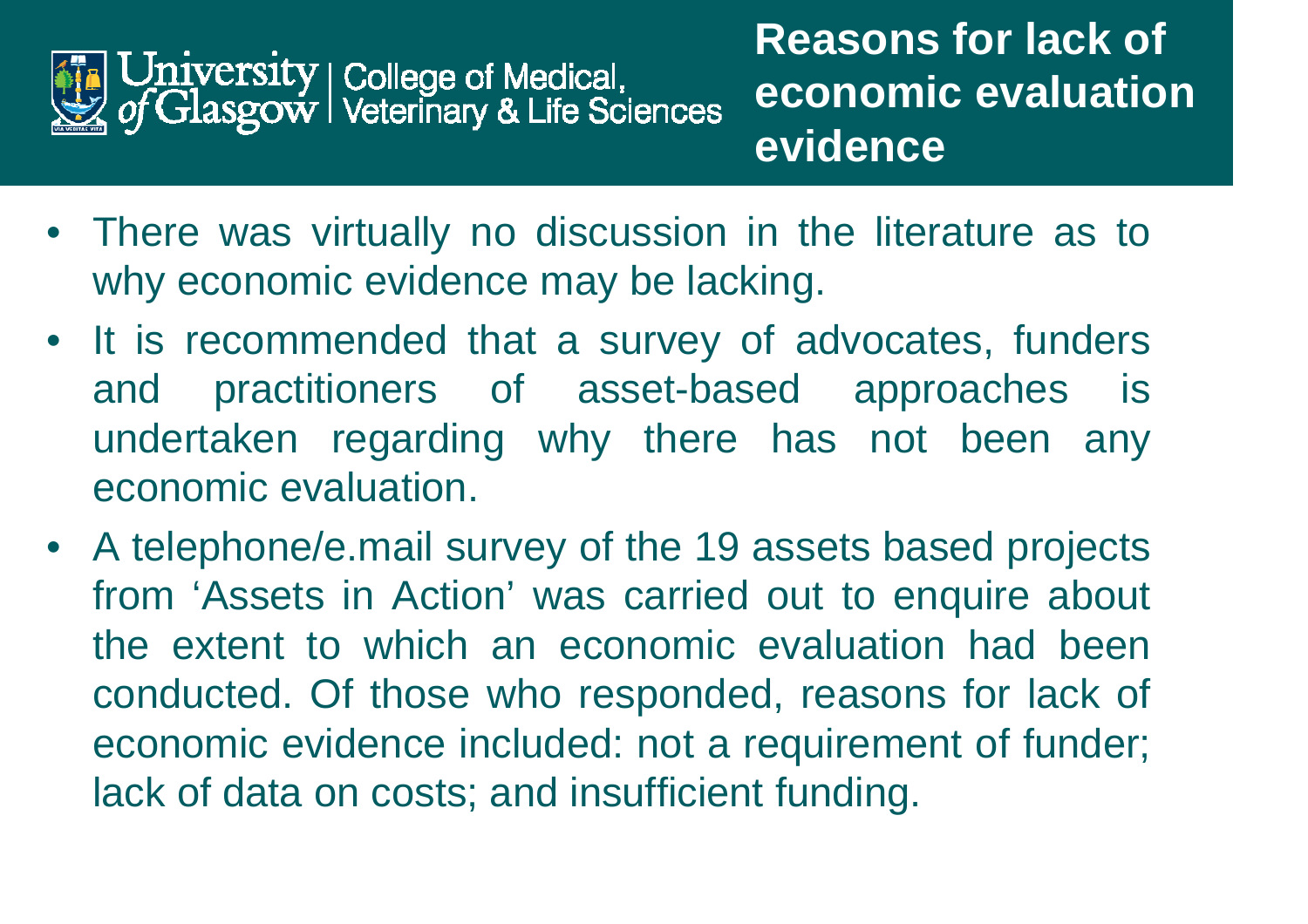

#### **An economists view: Inputs and Outputs**

 $\bullet$  Put simply, we need to identify, measure and value all inputs and outputs using whatever tools and frameworks are best suited to the context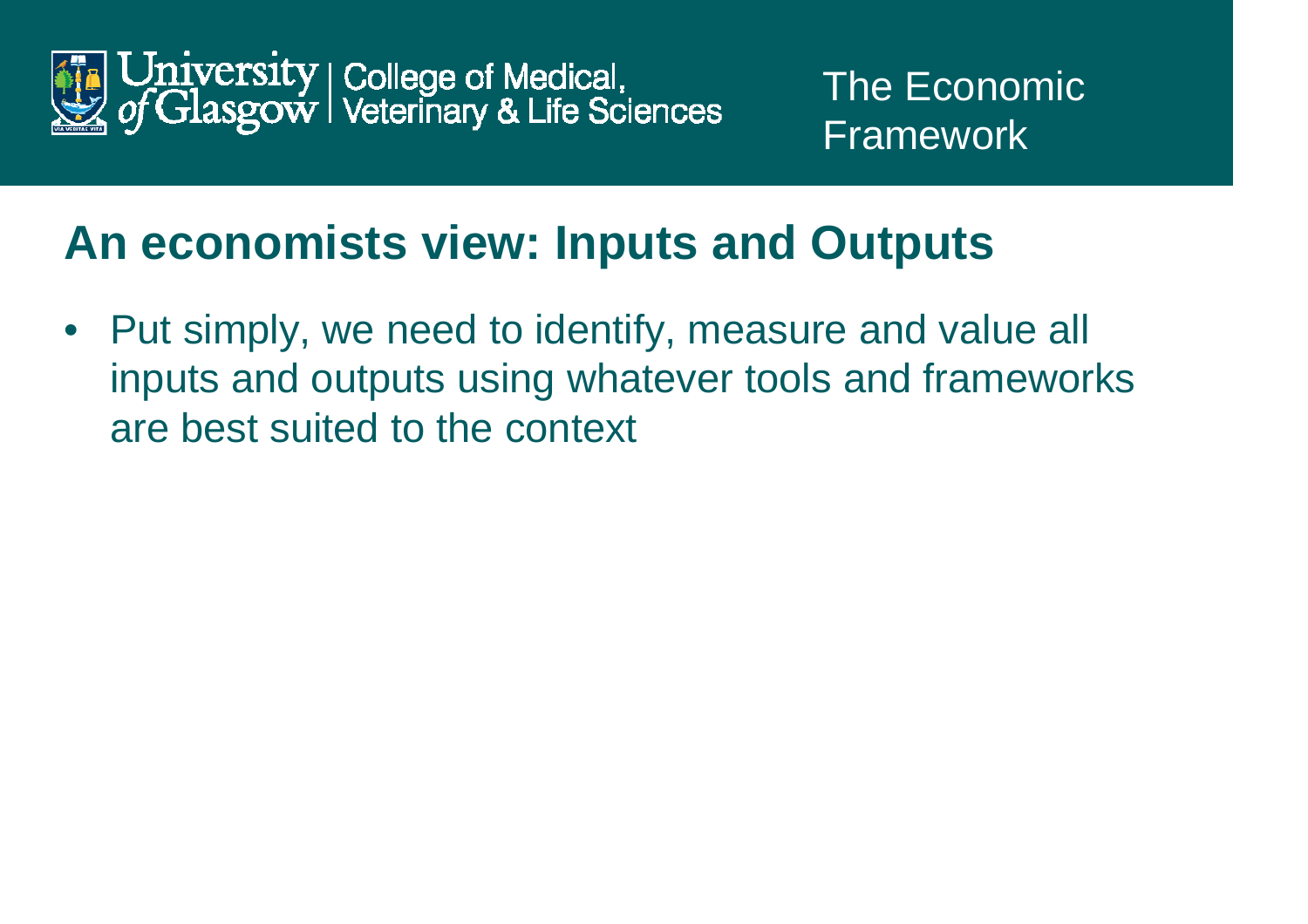

# **Opportunity cost**

- when we choose to take one course of action regarding resource allocation, we are implicitly choosing not to take another course of action.
- $\bullet$  measures the 'true' cost of a choice in terms of the alternatives forgone
- $\bullet$ the amount of the next best alternative that is not produced
- $\bullet$ **But ..... how do we 'measure' the forgone alternatives?**
- $\bullet$  We have to be able to compare 'outcomes' gained between different alternatives.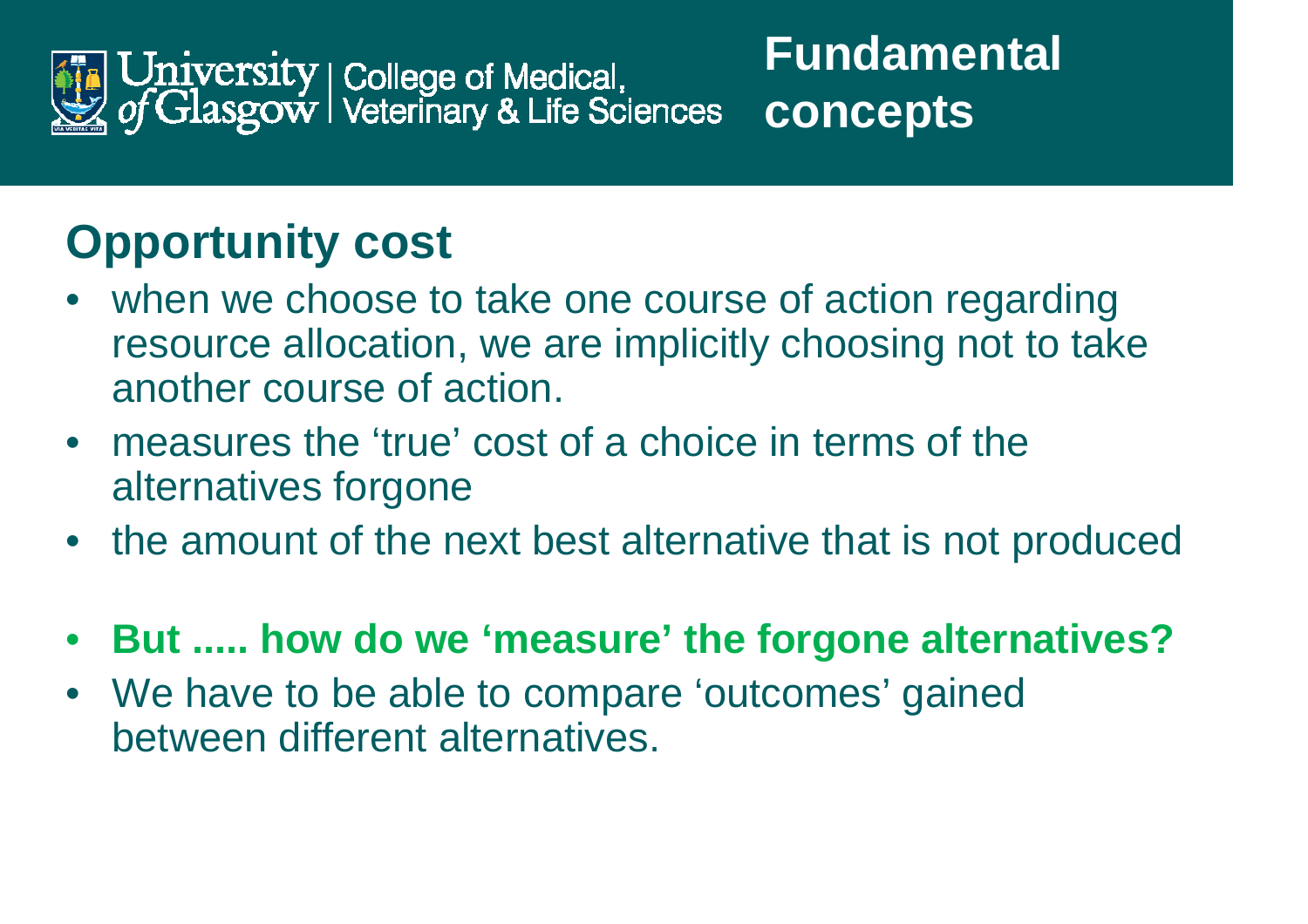

#### **How do we assess 'value for 'money'**

- We use economic evaluation methodology
	- 3 Main types of economic evaluation
	- Cost-effectiveness analysis
	- Cost-utility analysis
	- Cost-benefit analysis

These 3 methods differ only by the outcome used

• Each of these methods provides a framework for the comparative analysis of costs and 'outcomes' to provide the decision maker with evidence on 'value for money'.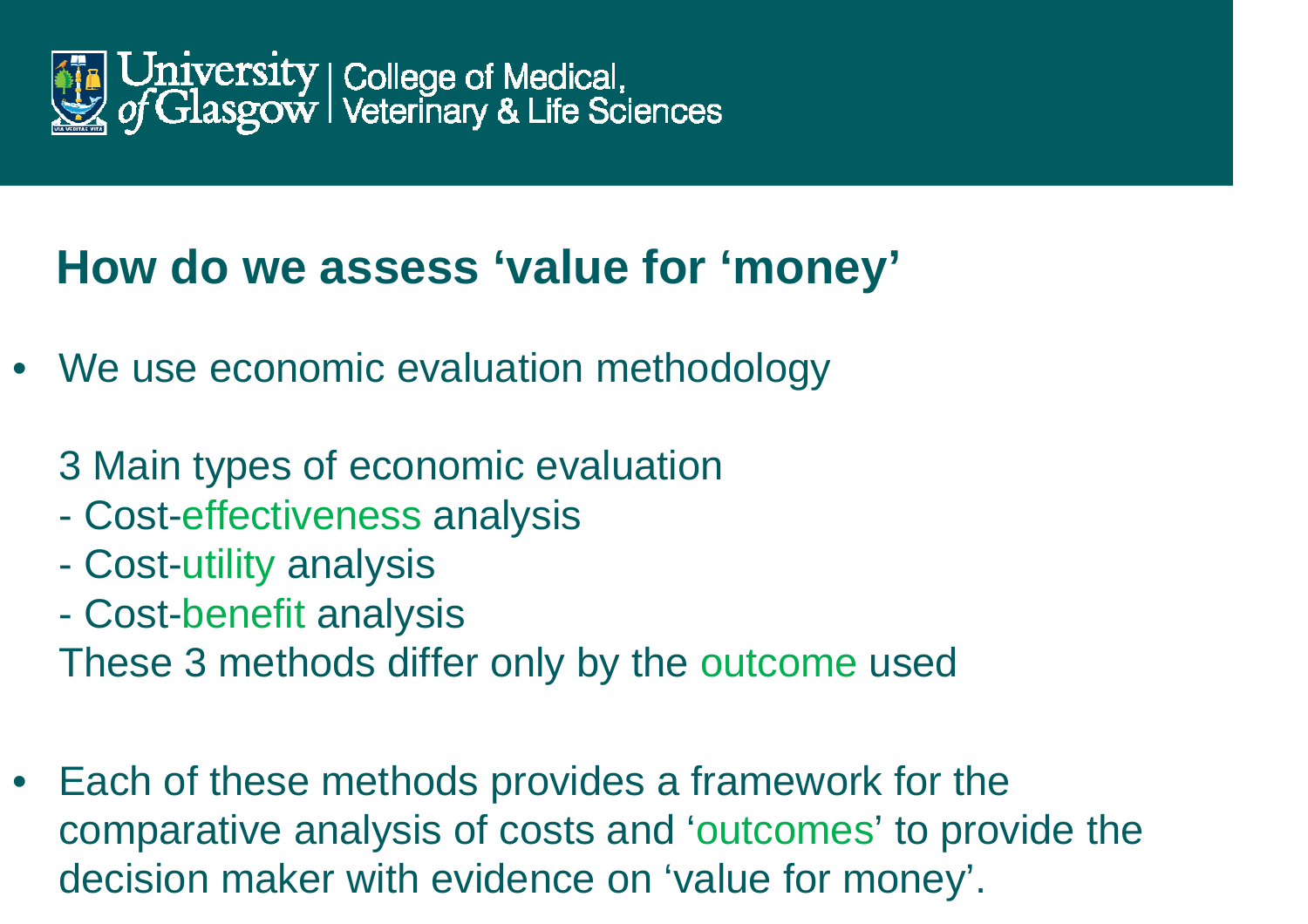

- **Identify Measure Value**
- Resources: 'Time' is a key feature in Assets Activities is this a resource or an outcome? (process utility?)
- Soft Outcomes How should we measure and value?
- $\bullet$  Outcomes such as improved mental health, return to labour market, reduced offending, reduced homelessness, improved physical health can all be measured and valued using economic evaluation methods.
- $\bullet$  Basic surveys in assets based projects to provide initial descriptive on outcomes
- $\bullet$  Qualitative methods will provide insight to the outcomes that should be measured and valued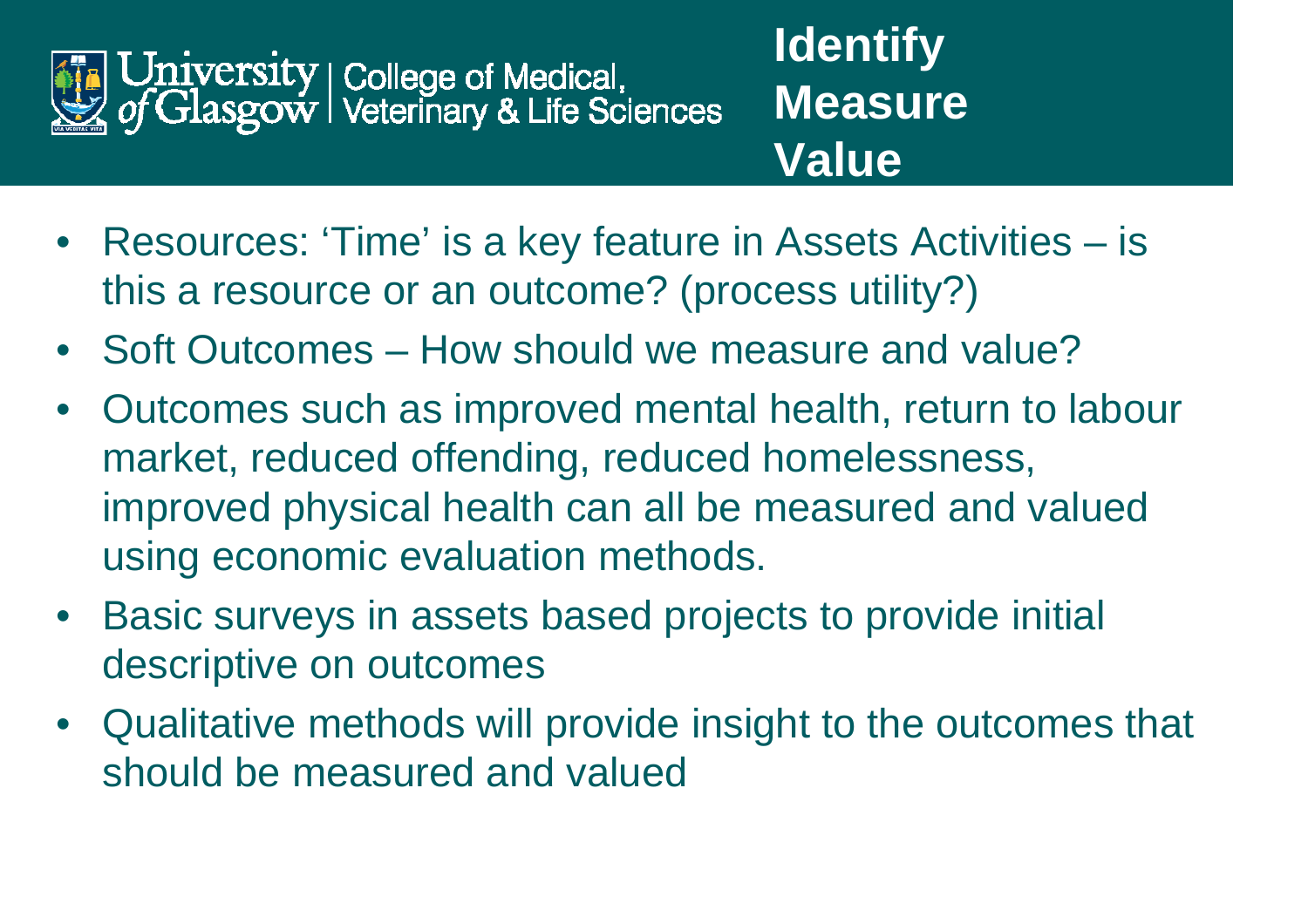



#### **Process Utility and Assets based working**

- $\bullet$  Given the focus on 'participation' is there 'utility' to be gained by the process of participating in assets based working' for individuals?
- If so, this is a positive outcome which should be valued.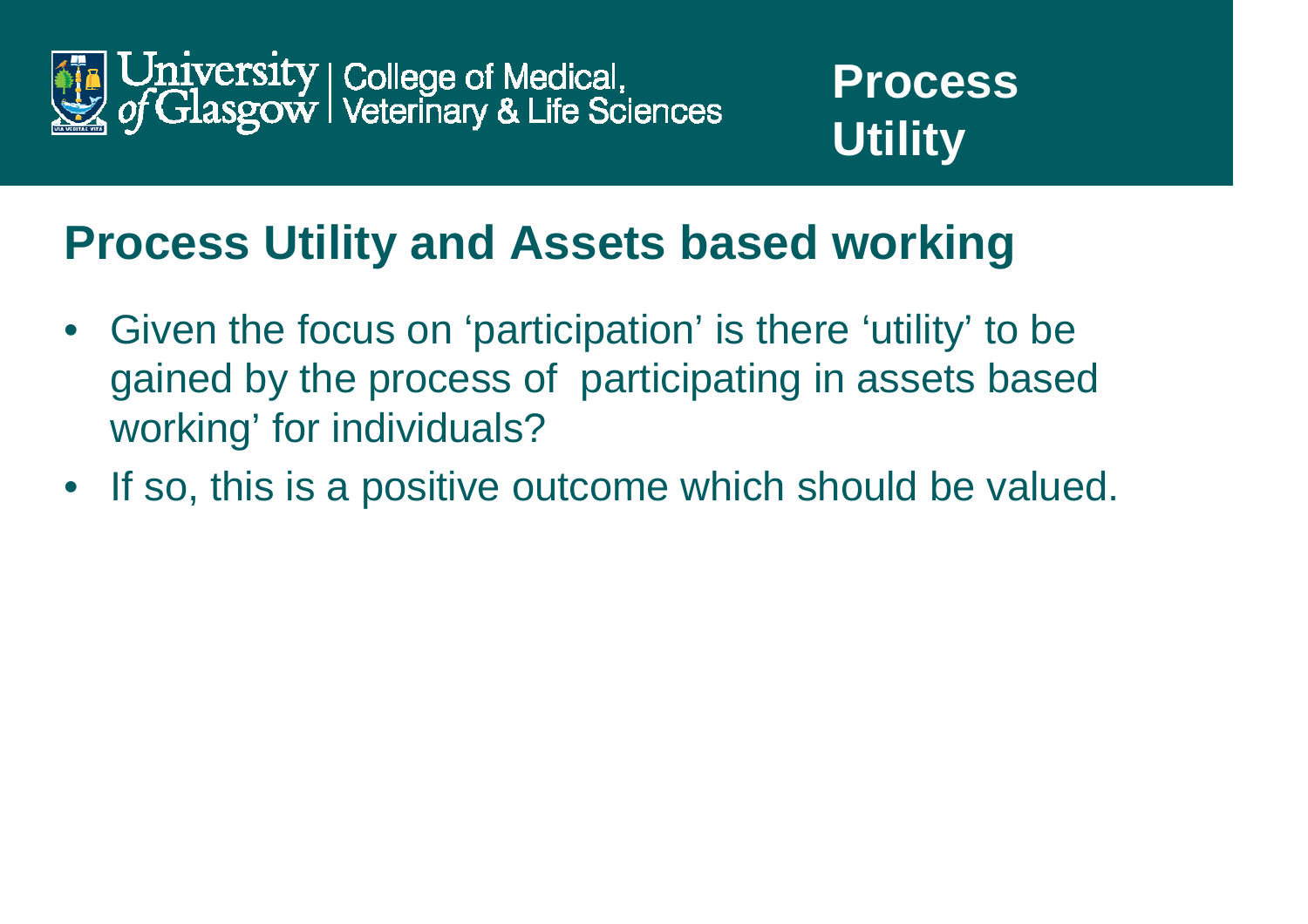

#### **Complexities for economic evaluation**

- Is volunteer time a transferable resource? How should it be handled within an evaluative framework?
- Altruism and positive externalities are reasons for market failure – are they important in Assets Approaches?
- How do we value the 'productivity' of those who are most vulnerable (unemployed, homeless, older) ?
- Distributional considerations will be highly prevalent given the target group of assets approaches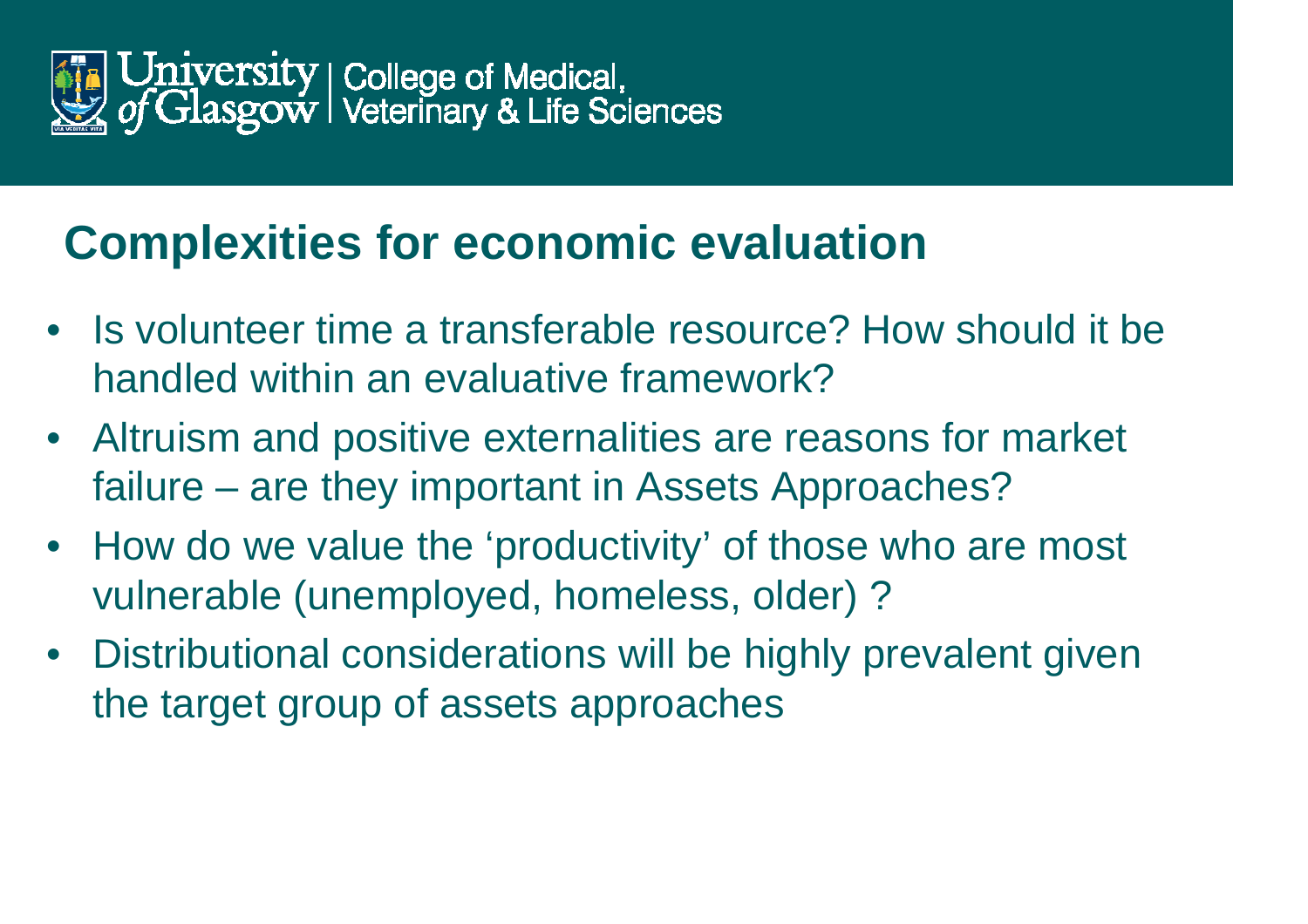

#### **Practical solutions…..**

#### **Evidence provides credibility**

- Economic evaluation frameworks offer a robust structure for the identification, measurement and valuation of 'costs' and 'outcomes'
- There are a large (and growing) number of readily accessible instruments for measuring outcomes related to mental health and capabilities (EQ-5D Generic, Anxiety and Depression scales) in addition to methods for the valuation of harder outcomes such as offending, employment and homelessness.
- There is a database of resource use questionnaires which could be adapted to an assets evaluation context (Dirum)
- There are specialist methods for valuing 'time' as an asset (CTUR, Oxford)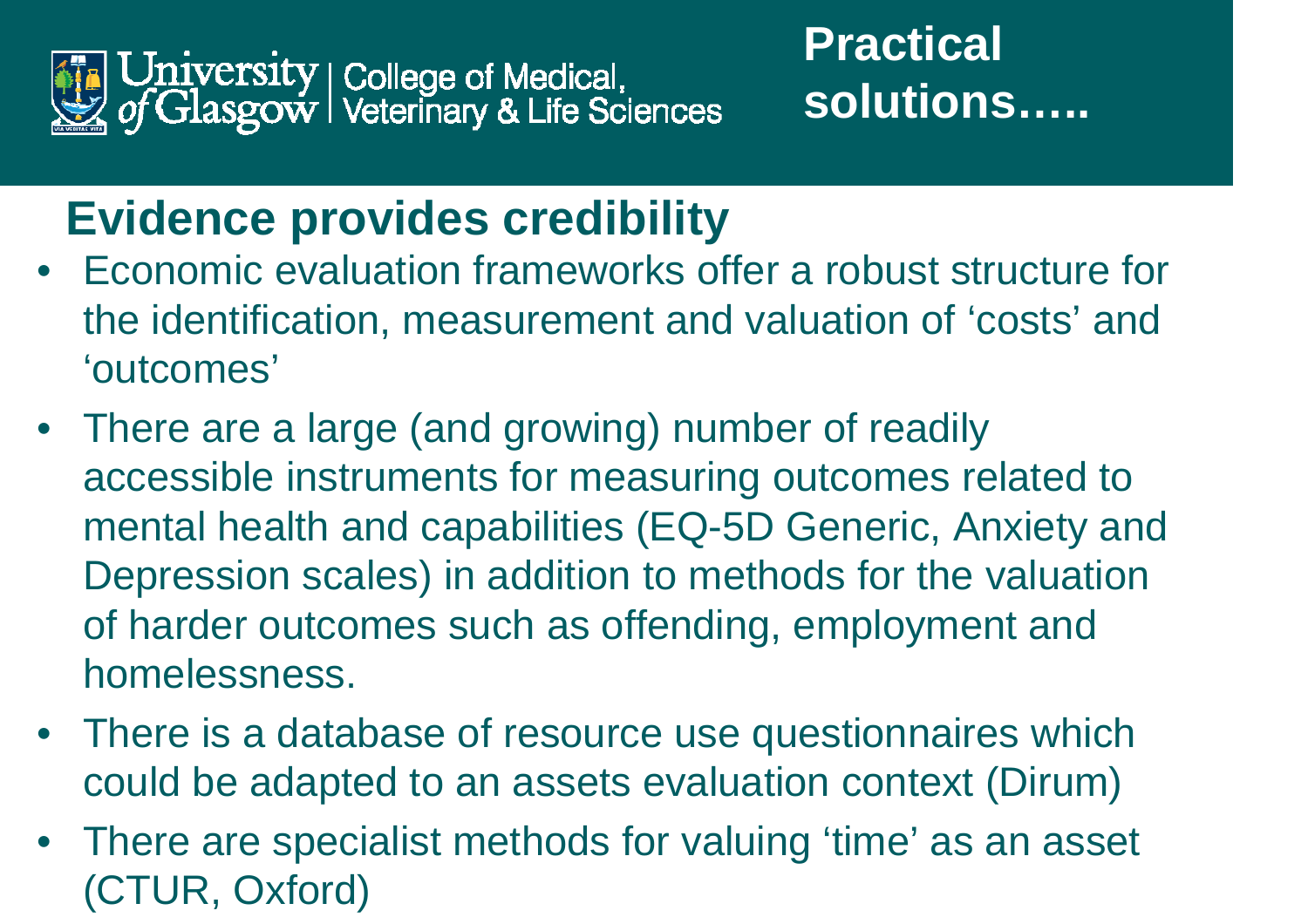

# **Tools: Time Use Diaries (TUD):**

- $\bullet$  Establishing relationship between conventional National Product and nonmonetary output
- $\bullet$  Identifying the impact of labour market exclusion on leisure, voluntary, other unpaid work
- $\bullet$  Identifying short duration trips (underestimated in the National Travel Survey)
- $\bullet$ Measuring (changes in) the domestic division of labour
- $\bullet$ Estimating extent of sociability, co-presence and care activities
- $\bullet$  Estimating personal physical activity levels in relation to medical/public health objectives
- $\bullet$  Registering exposure to environmental risk or strain from people's daily activity
- $\bullet$  Measurement of subjective well being and instantaneous or "objective" utility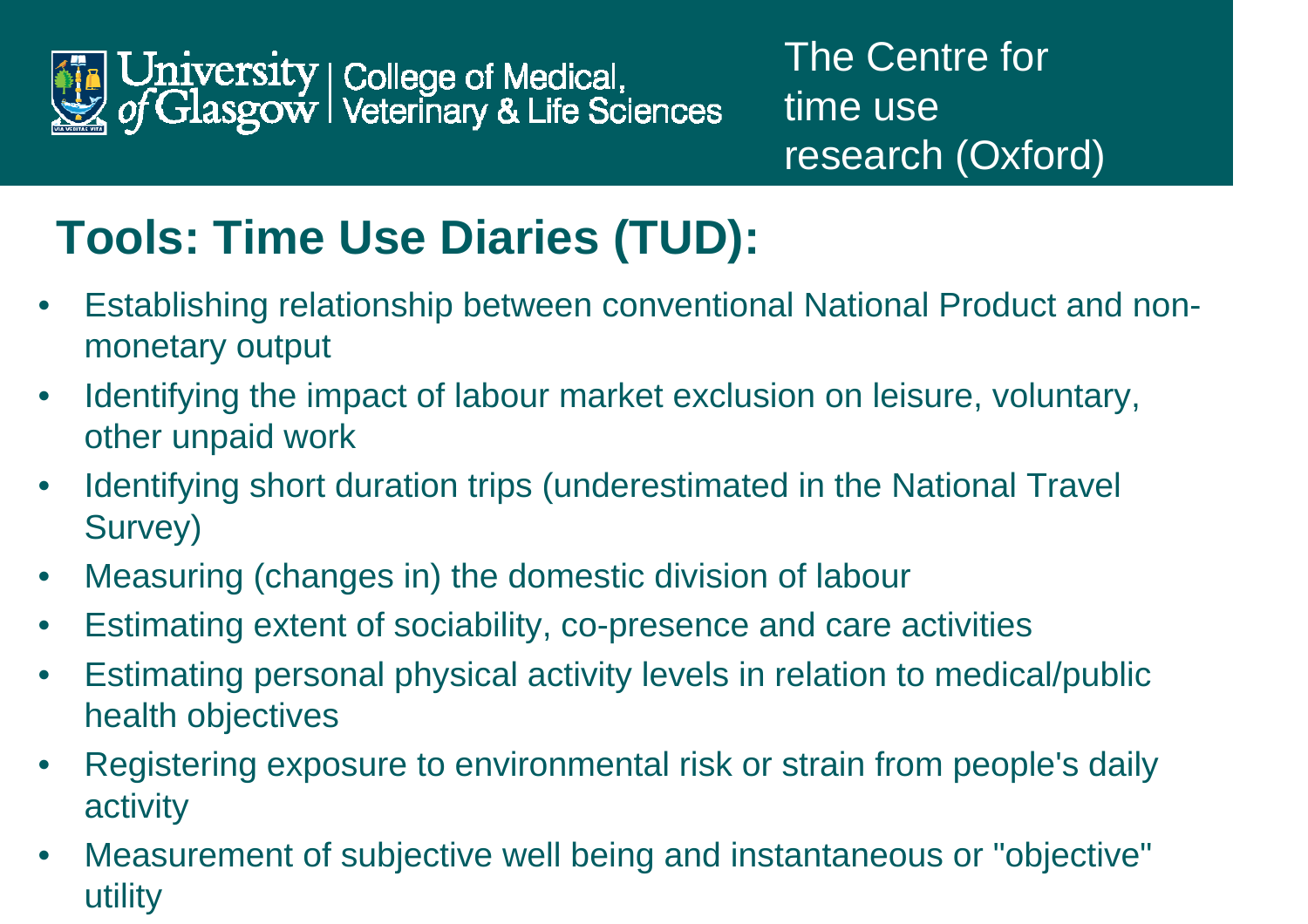

- In 1996 the Panel on Cost-effectiveness in Health and Medicine convened by the United States Public Health Service (the US Panel) recommended the use of a 'reference case' when conducting cost effectiveness analyses
- The US Panel had identified an outstanding need for comparability and quality improvement in the conduct and reporting of CEAs, and the use of a reference case was proposed to address this.
- Since then, many other entities including the World Health Organisation (WHO) and the National Institute for Health and Care Excellence (NICE) in the UK have introduced the concept of a 'reference case' to improve the use of economic evaluations in informing decisions.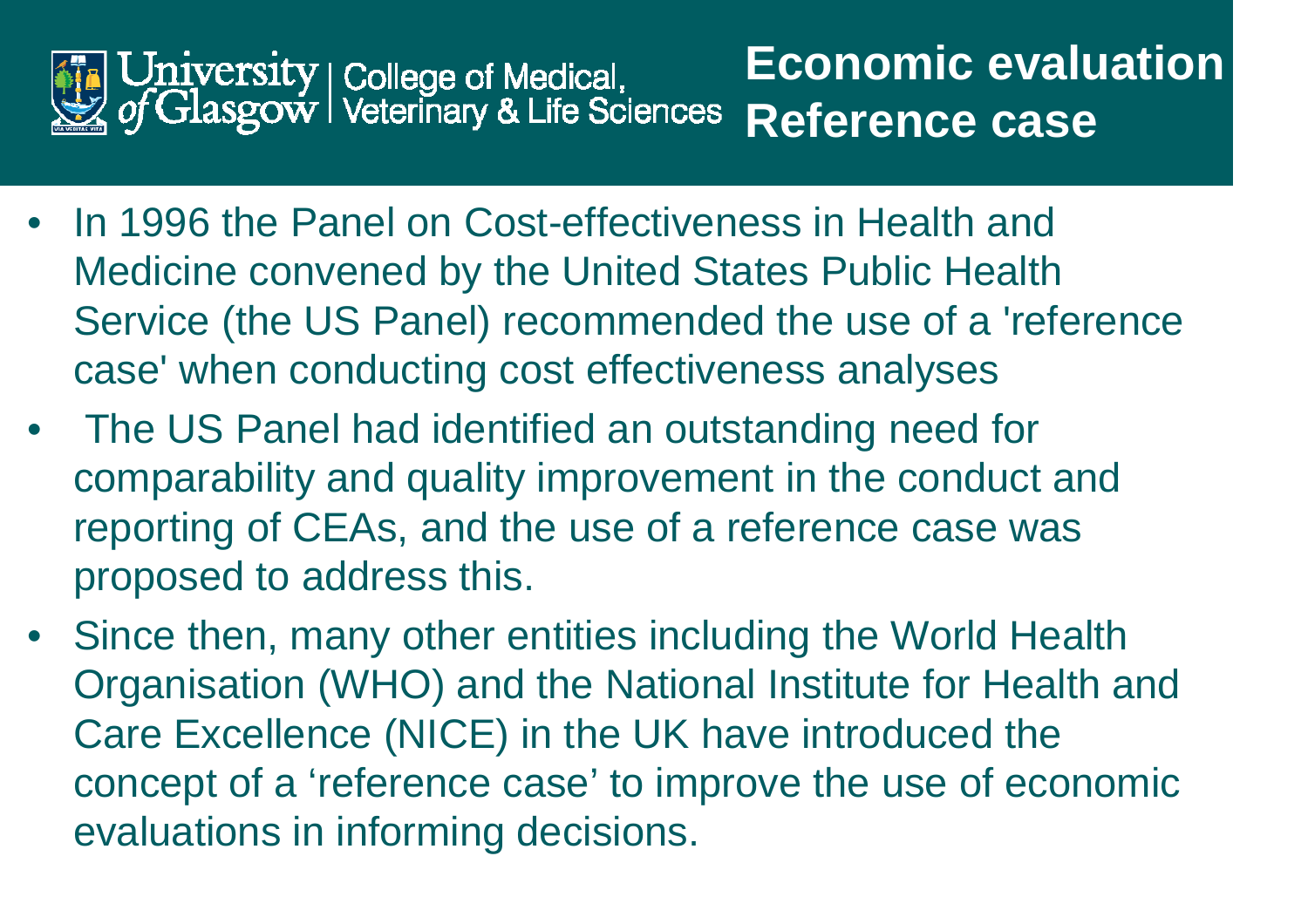**If you cant beat them … join them ! The advantages of a reference case for assets** 

- A reference case can improve the quality of individual decisions through robust standards for the planning, conduct and reporting of economic evaluations
- Facilitates greater overall consistency in decision-making over time.
- Where the results of multiple studies are to be compared, the use of a reference case facilitates the meaningful and explicit comparison of the analysis and findings.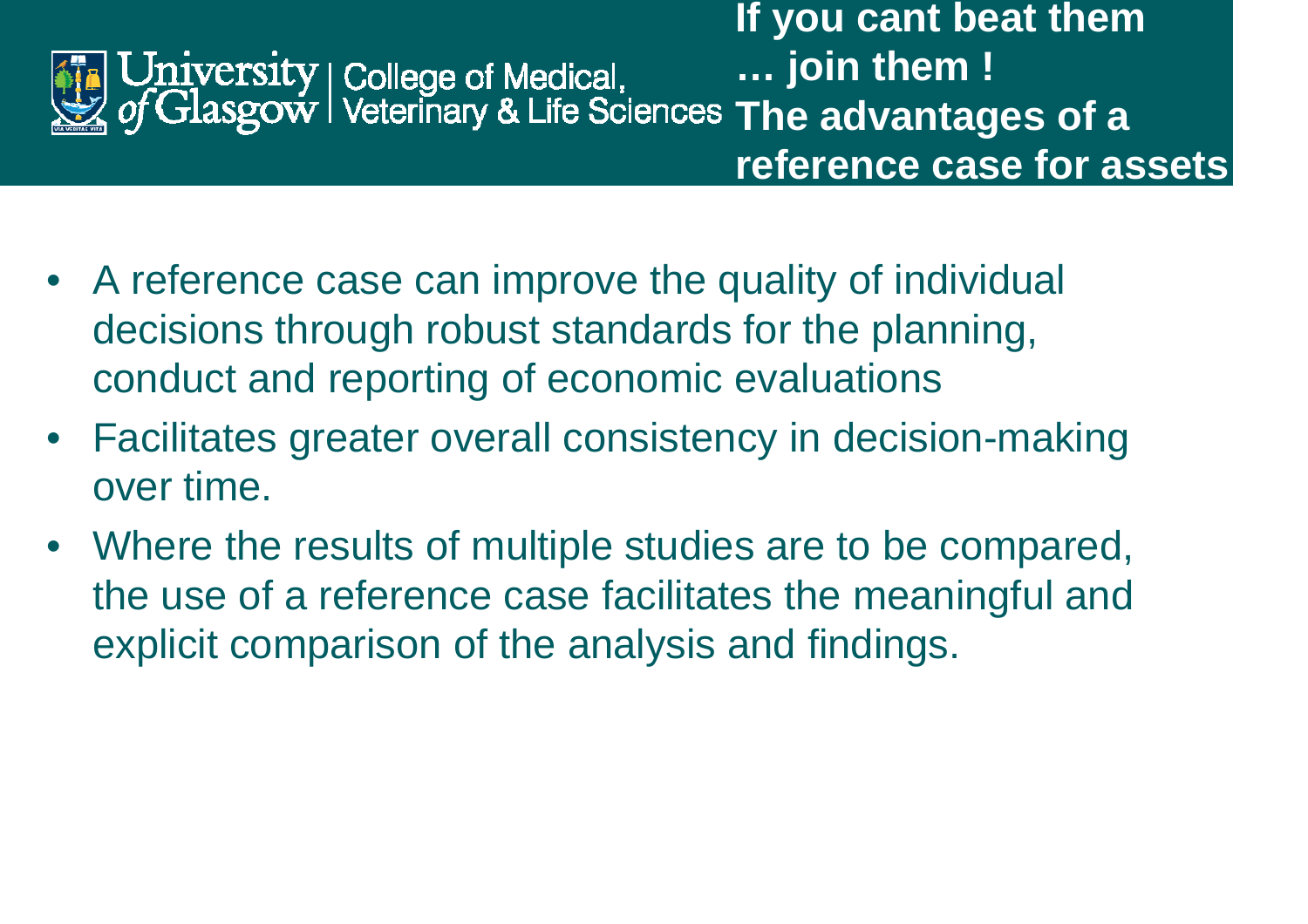

# **NICE International Methods for Economic Evaluation Project (MEEP) in Low and Middle Income Countries**

• Reference case guidance may be a useful starting point for outlining a practical framework for **Assets Approaches** (see statement of principles Table 7, p.43)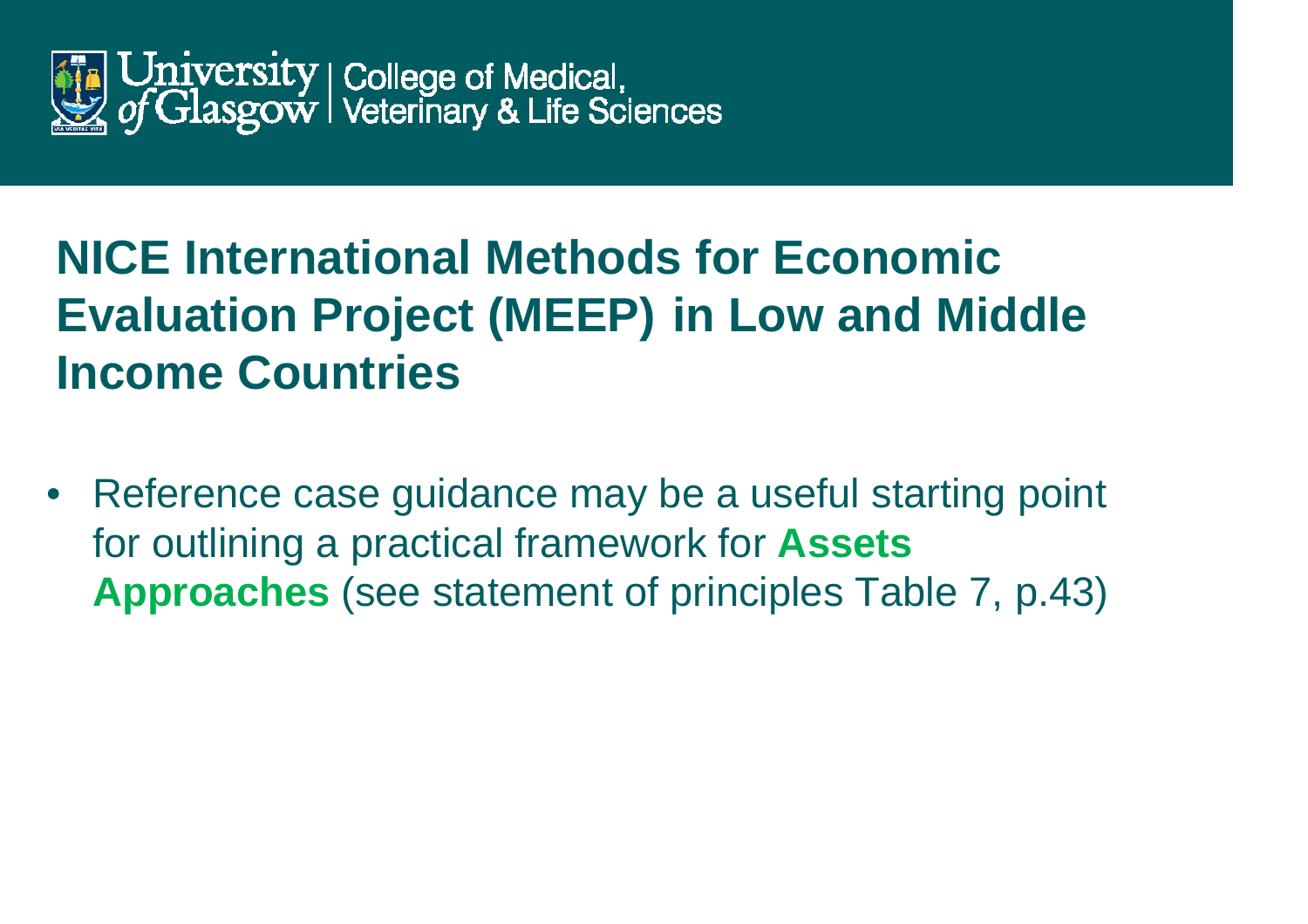

- • An economic evaluation should be **communicated clearly and transparently** to enable the decisionmaker(s) to **interpret** the methods and results.
- $\bullet$  The **comparator(s)** against which costs and effects are measured should accurately **reflect the decision problem.**
- $\bullet$ An economic evaluation should consider **all available evidence relevant to the decision problem**.
- • The **measure of health outcome** should be **appropriate to the decision problem**, should capture **positive and negative effects on length of life and quality of life**, and should be **generalisable**  across disease states.
- $\bullet$  All **differences** between the intervention and the comparator in **expected resource use and costs** of delivery to the target population(s) should be incorporated into the evaluation
- • The **time horizon** used in an economic evaluation should be of **sufficient length** to capture all costs and effects **relevant to the decision problem**; an appropriate **discount rate** should be used to **discount cost and effects to present value.**
- • **Non-health effects** and **costs associated with gaining or providing access to health interventions that don't accrue to the health budget** should be identified where **relevant to the decision problem**. All costs and effects should be **disaggregated**, either by sector of the economy or to whom they accrue.
- $\bullet$  The **cost and effects of the intervention on sub-populations** within the decision problem should be **explored** and the **implications** appropriately **characterised**.
- $\bullet$  The **impact** of implementing the intervention on the **health budget and on other constraints** should be **identified clearly and separately**.
- $\bullet$ An economic evaluation should explore the **equity implications** of implementing the intervention.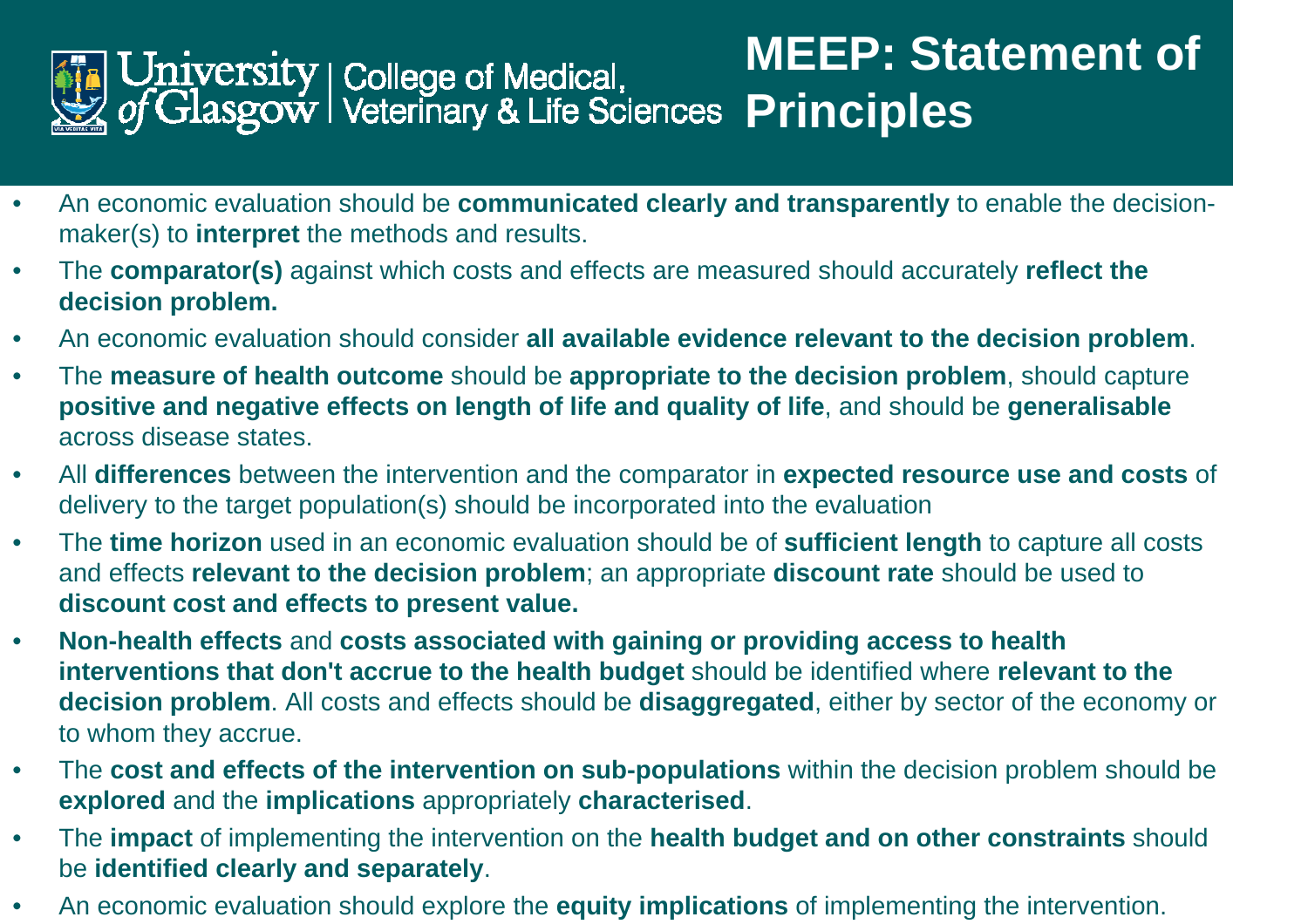

#### **Extract from the MEEP project (p.41 NICE International)**

- • When decisions about the availability of an intervention are to be made by other types of decision-makers (eg. a global funder making a decision to fund an HIV treatment program in a particular region) the decisions may impact multiple constituencies. These populations may express different scientific judgements about how evidence should be applied and different social judgements about which values should be taken into account. A decision that impacts multiple constituencies still requires context specific information, because an intervention applied at a national or supranational level is directly impacted by its value at the local level.
- • That is not to say that separate economic evaluations must be undertaken in all constituencies in order to make a decision that effects multiple populations, but it does mean that there are common elements to the conduct of economic evaluations which should be informed by the needs of local constituencies, irrespective of the ultimate decision-maker.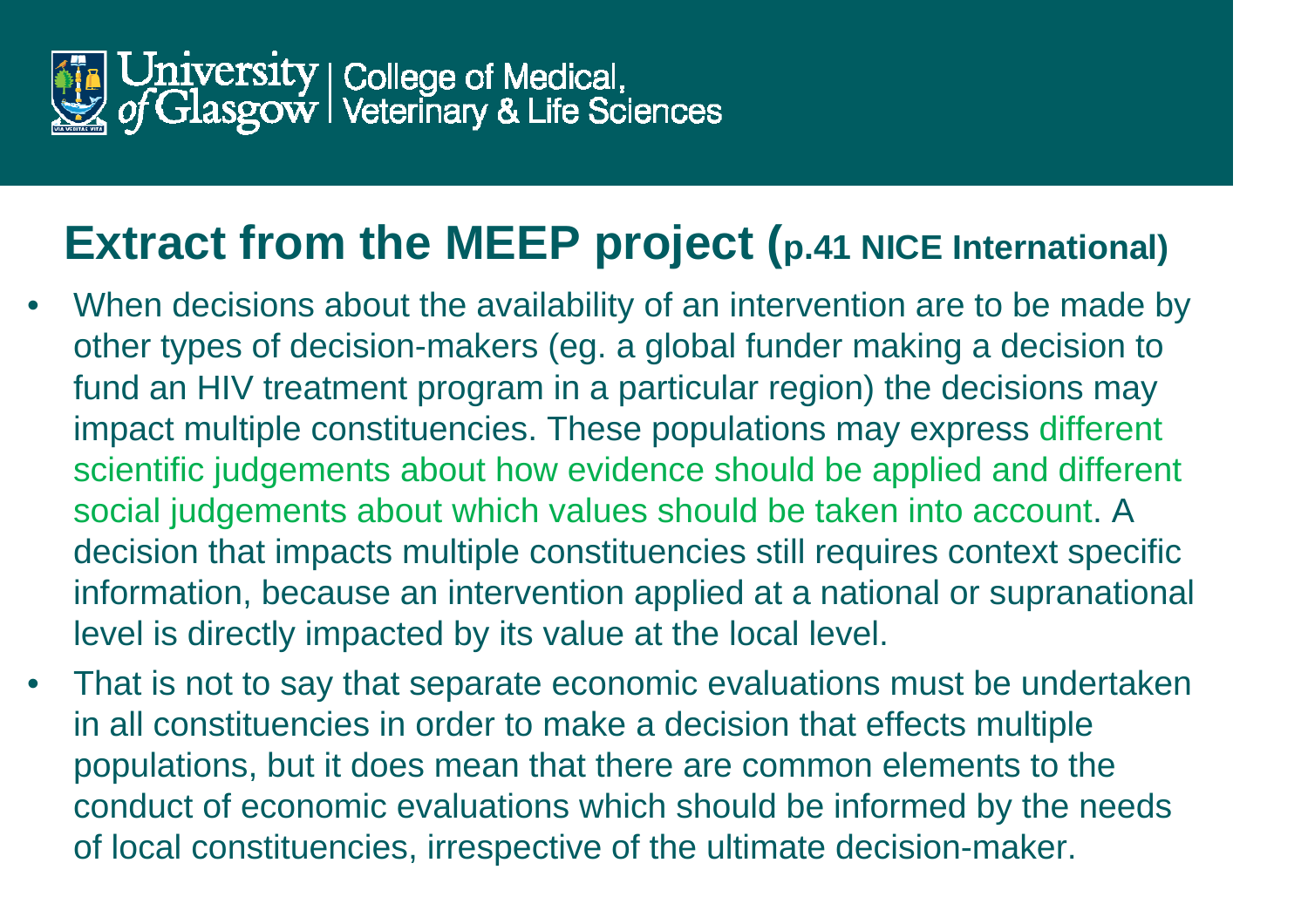| <b>Areas of recommendation</b>                                                          | <b>US Panel</b> | <b>WHO Guide to Cost</b><br><b>Effectiveness Analysis</b> | <b>NICE Guide to</b><br><b>Technology Appraisal</b> |
|-----------------------------------------------------------------------------------------|-----------------|-----------------------------------------------------------|-----------------------------------------------------|
| Defining the decision problem                                                           |                 |                                                           |                                                     |
| Comparator(s)                                                                           |                 |                                                           |                                                     |
| Perspective on effects / outcomes                                                       |                 |                                                           |                                                     |
| <b>Measuring and valuing health effects</b>                                             |                 |                                                           |                                                     |
| Synthesis of evidence on health effects                                                 |                 |                                                           |                                                     |
| Source of data for measurement of health-<br>related quality of life                    |                 |                                                           |                                                     |
| Source of preference data for valuation of<br>changes in health-related quality of life |                 |                                                           |                                                     |
| <b>Perspective on costs</b>                                                             |                 |                                                           |                                                     |
| Evidence on resource use and costs<br>(+/- source of evidence)                          |                 |                                                           |                                                     |
| <b>Type of economic evaluation</b>                                                      |                 |                                                           |                                                     |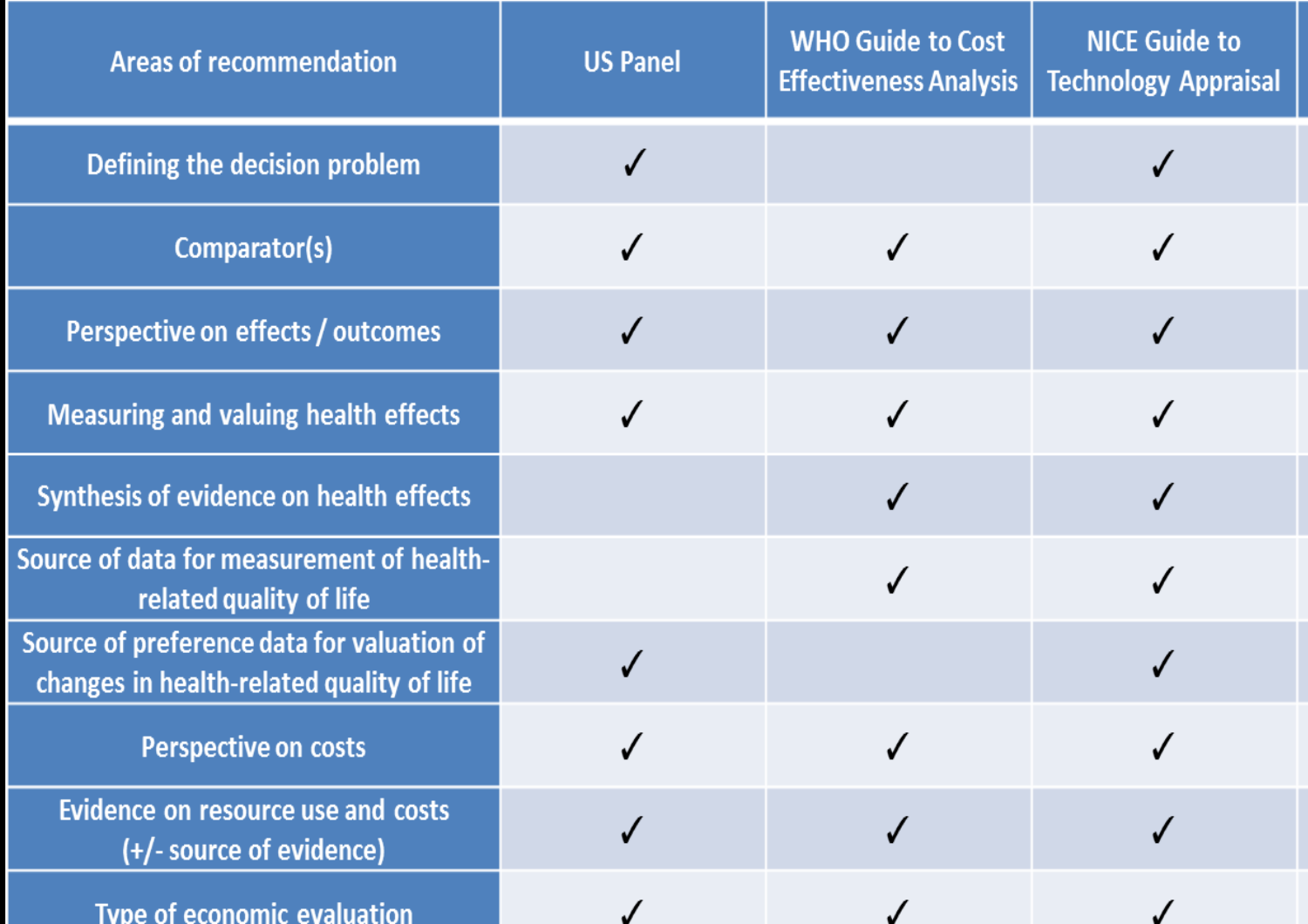

- • In addition to health outcomes and direct costs accruing to the health budget, other costs and consequences of interventions may also be relevant, depending on the context of the decision. They include wider impacts on families, communities, and other sectors of the economy (eg. on educational outcomes). They may also include other (direct and indirect) costs that are incurred in gaining access to an intervention or that result from associated health outcomes. For instance, these may include direct costs falling on individuals and families in accessing health interventions (eg. travel, out-of-pocket and care costs), indirect time costs (eg. relating to the productivity of individuals and informal carers), as well as costs falling on other sectors of the economy.
- • Non-health effects and costs that fall outside the health budget may be important because alternative interventions may result in different non health effects that have social value. They should therefore be included in the analysis but reported separately, with a justification for the selection of the non-health effects and an explanation of how they may be valued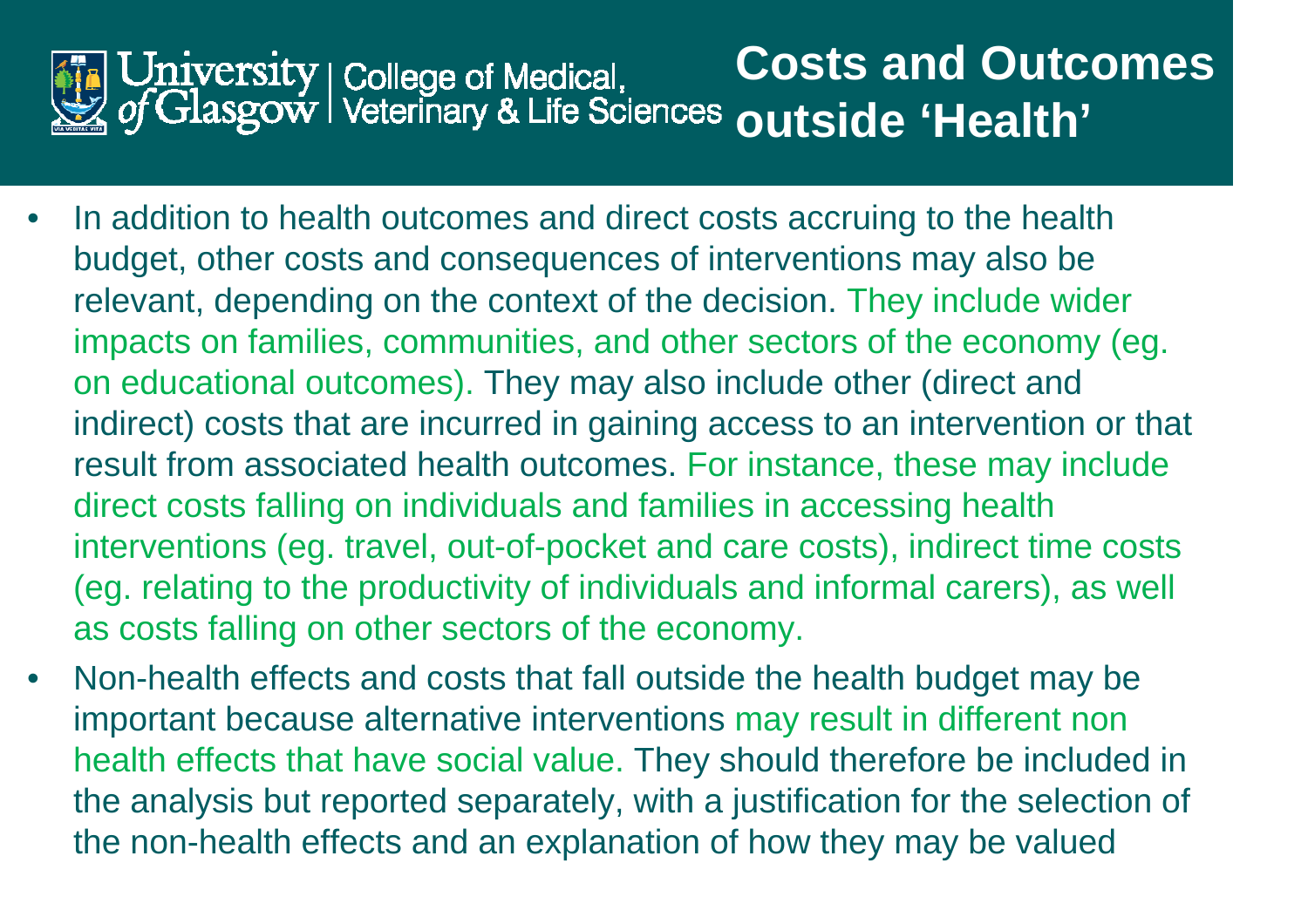

- Qualitative approaches: the seven-step analysis (as used in Miljeteig 2010)
- Quantitative approaches of distributive impact and expected trade-offs: the Atkinson index or Gini index.
- At the most basic level, an exploration of the equity impact may involve a description of particular groups within the population that may be disproportionally affected (positively or negatively) by a decision.
- Equity implications should be considered at all stages of an economic evaluation, including the design, analysis and reporting stages

(MEEP, NICE International, 2014)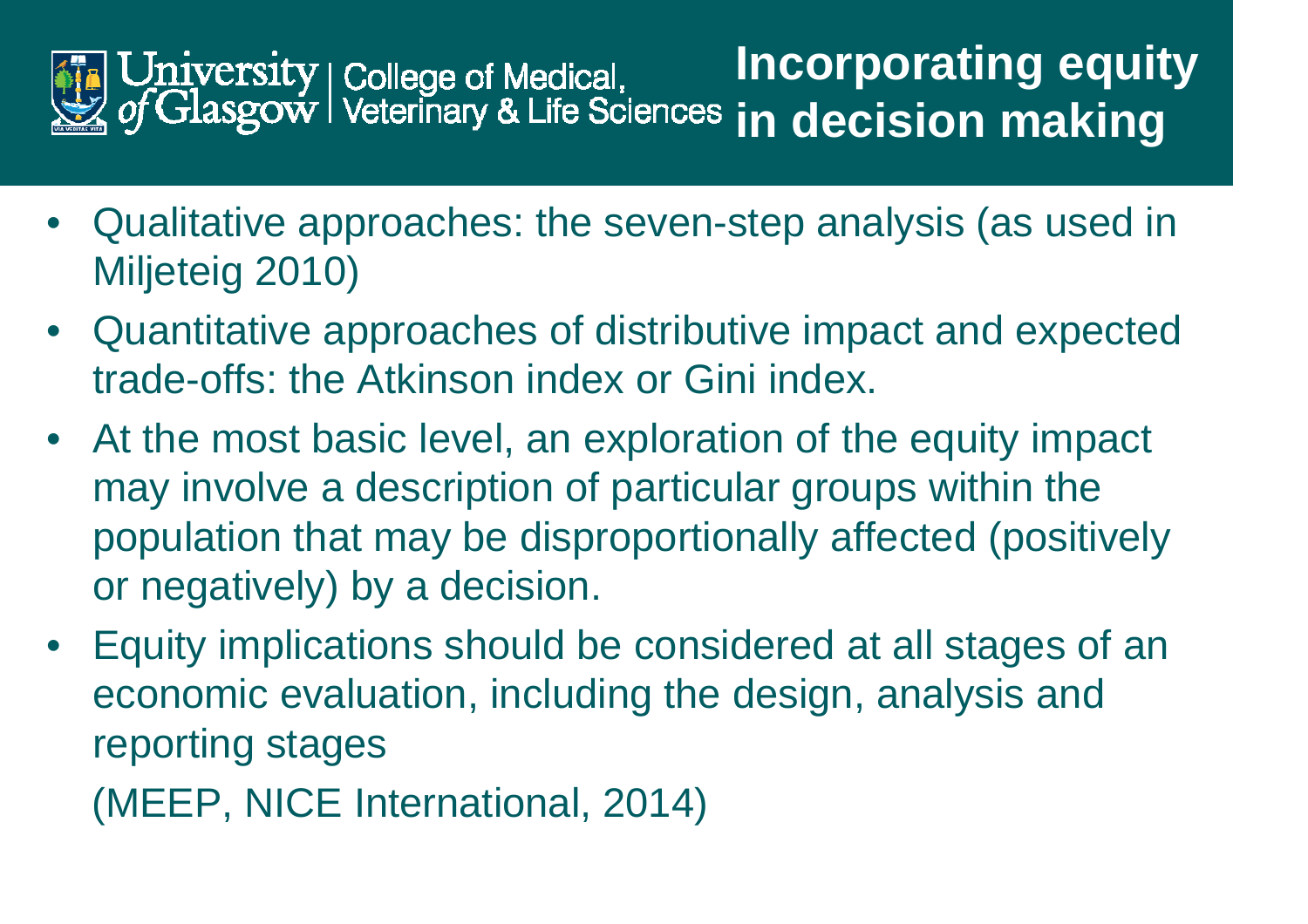

#### **Recent Developments in outcome measures that may be relevant for Assets: Capabilities**

- Capability measures are conceptually linked to Amartya Sen's approach
	- $\mathcal{L}_{\mathcal{A}}$  , the state of the state of the state of the state of the state of the state of the state of the state of the state of the state of the state of the state of the state of the state of the state of the state Defines wellbeing in terms of an individual's ability to 'do' and 'be' the things that are important in life
- Approach focuses on wellbeing defined in a broader sense rather than health only
- ICECAP-A: Measure of capability for the adult population
- ICECAP-O: Measure of wellbeing including attributes found to be important to older people e.g. attachment & security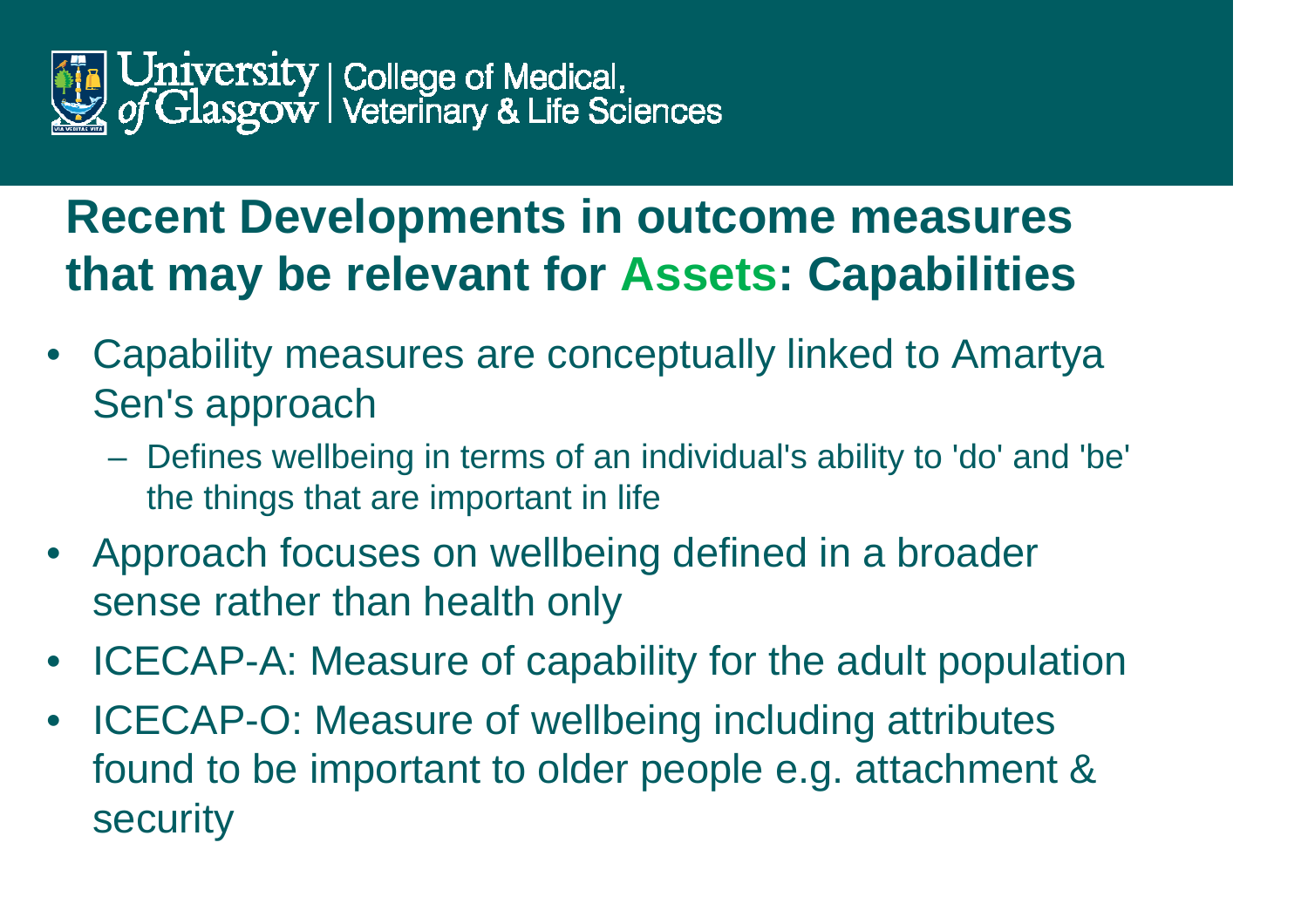

#### **ICECAP-A**

| 1. Feeling settled and secure |  |  |  |  |  |  |
|-------------------------------|--|--|--|--|--|--|
|-------------------------------|--|--|--|--|--|--|

| I am able to feel settled and secure in all areas of my life      |        | $\Box$ |
|-------------------------------------------------------------------|--------|--------|
| I am able to feel settled and secure in many areas of my life     |        |        |
| I am able to feel settled and secure in a few areas of my life    |        | q      |
| I am unable to feel settled and secure in any areas of my life    |        | $\Box$ |
| 2. Love, friendship and support                                   |        |        |
| I can have a lot of love, friendship and support                  | $\Box$ |        |
| I can have quite a lot of love, friendship and support            | □      |        |
| I can have a little love, friendship and support                  | $\Box$ |        |
| I cannot have any love, friendship and support                    | $\Box$ |        |
| 3. Being independent                                              |        |        |
| I am able to be completely independent<br>┚                       |        |        |
| I am able to be independent in <b>many things</b> $\Box$          |        |        |
| I am able to be independent in a few things $\Box$                |        |        |
| I am unable to be at all independent<br>$\sqcup$                  |        |        |
| 4. Achievement and progress                                       |        |        |
| I can achieve and progress in all aspects of my life              | П      |        |
| I can achieve and progress in <b>many aspects of my life</b>      | $\Box$ |        |
| I can achieve and progress in a few aspects of my life            | $\Box$ |        |
| I cannot achieve and progress in any aspects of my life $\square$ |        |        |
| 5. Enjoyment and pleasure                                         |        |        |
| I can have a lot of enjoyment and pleasure                        | $\Box$ |        |
| I can have quite a lot of enjoyment and pleasure                  | $\Box$ |        |
| I can have a little enjoyment and pleasure                        | $\Box$ |        |
| I cannot have any enjoyment and pleasure                          | ◻      |        |
|                                                                   |        |        |

Please ensure you have only ticked **ONE box for each of the five groups.**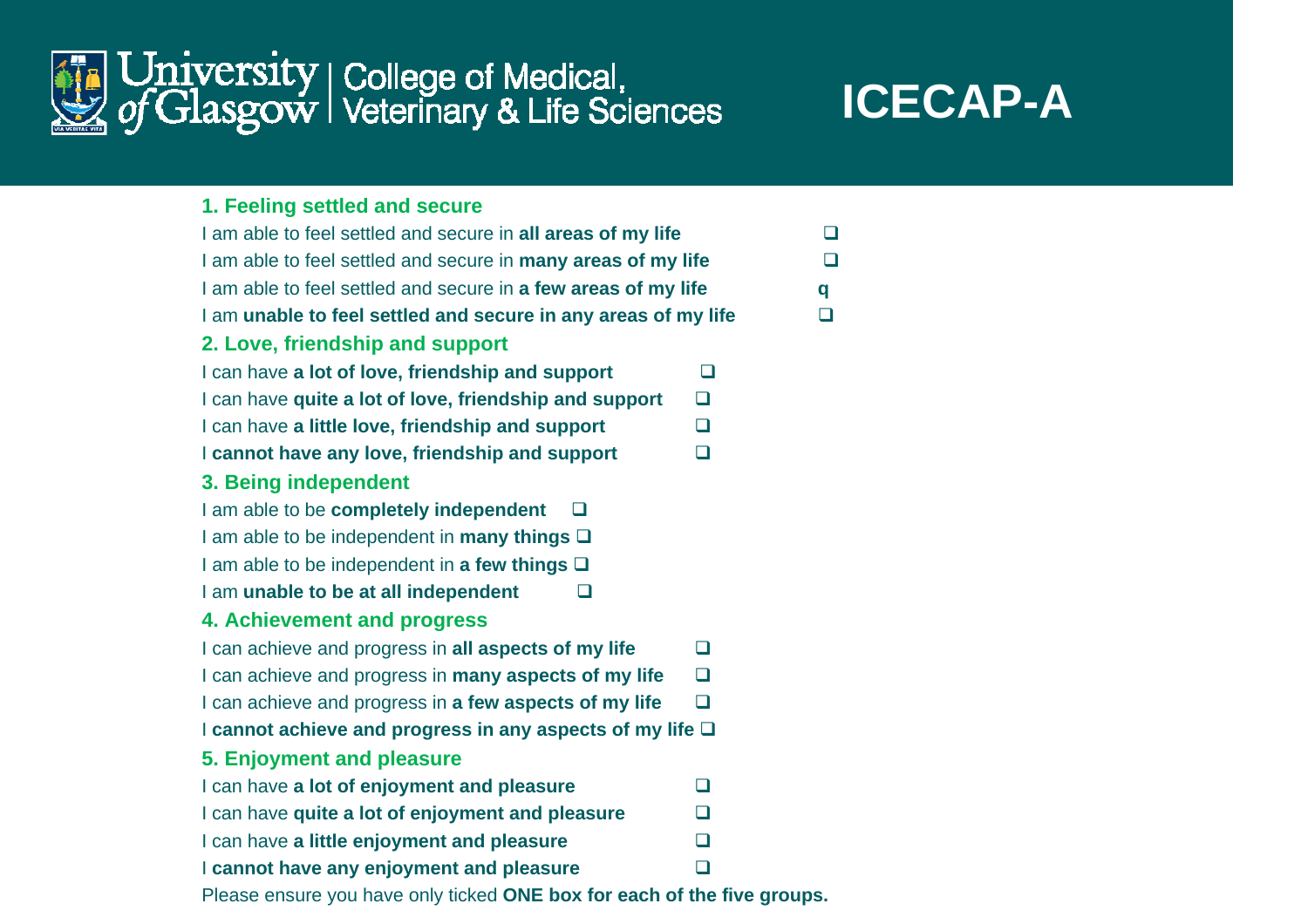

#### **Questions for first table discussion session**

•From what you've heard so far, what do you feel are the key challenges in applying health economics evaluation methods to asset based approaches?

•Should asset based approaches be subject to traditional economic evaluation methods or do they require alternative evaluation frameworks?

•Can we borrow and adapt current economic evaluation methodologies to evaluate asset based approaches?

•How best can the 'soft' and /or 'intangible' outcomes of asset based approaches be measured and valued?